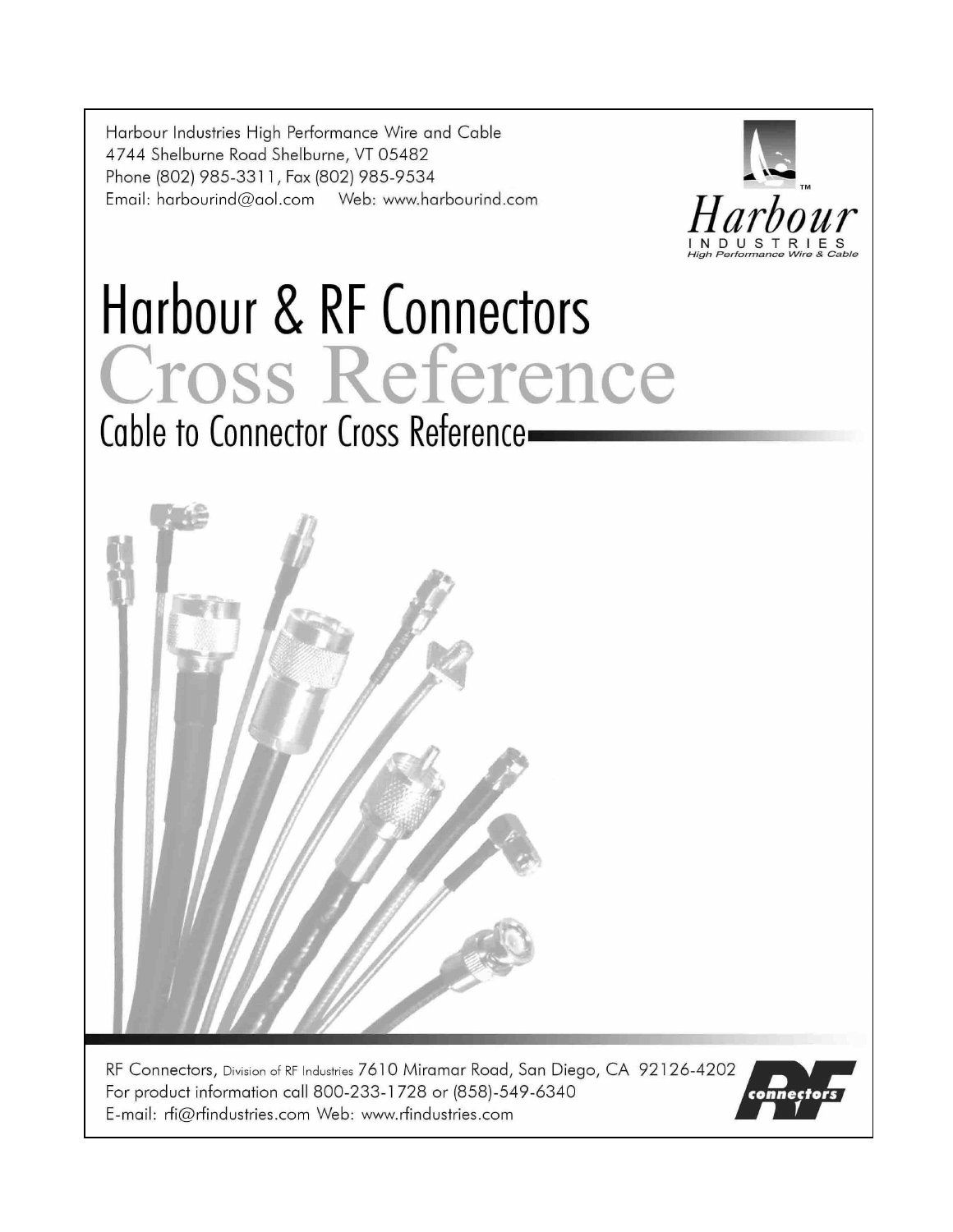## **HOW TO USE THIS MANUAL**

This manual is organized first by **Harbour Industries** Cable groups and second by the types of RFI connectors available for those groups. The connectors are divided into subgroups by type.

Each connector listing contains the RFI part number, the description and the materials used for each connector. The materials listings consist of the body, shell, pin/contact, and dielectric.

The Cable Number Locator below is supplied for easy cross-referencing by cable number to page number.

#### *Example:*

*You need to know if RFI has an N Male Straight Crimp Plug for <i>Harbour HPP100*.

*Refer to the table below for Harbour HPP100. Go to page 3. Under the heading for CN316SC, CN316TC, HIS316, HPP100, LN316, M17/113-RG316, M17/172-00001, RG 188A/U, SB316 you will find RFN-1005-B-03.* 

From the description and the materials information you are able to determine if one of these connectors works for your application. The legend on page two explains the material codes used in this manual.

**Part numbers with an (\*) are special order only.** If you have special requirements, please contact RF Industries' sales department for assistance.

| Cable #           | Page         | Cable #       | Pag          | Cable #           | Page           | Cable #         | Page |
|-------------------|--------------|---------------|--------------|-------------------|----------------|-----------------|------|
|                   | #            |               | e#           |                   | #              |                 | #    |
| CN142SCSC         | 8            | H10100        | 4            | <b>LN316</b>      | 3              | <b>SB316</b>    | 3    |
| CN142TCTC         | 8            | H10210        | 6            | M17/60-RG142      | 8              | <b>SB400</b>    | 8    |
| <b>CN178SC</b>    | $\mathbf{2}$ | H10410        | 14           | M17/93-00001      | $\overline{2}$ | <b>SC401</b>    | 14   |
| <b>CN178TC</b>    | $\mathbf{2}$ | H10600        | 11           | M17/93-RG178      | $\mathbf{2}$   | <b>SC401FJ</b>  | 14   |
| <b>CN179SC</b>    | 12           | <b>HIS178</b> | $\mathbf{2}$ | M17/94-RG179      | 12             | <b>SC401PJ</b>  | 14   |
| <b>CN179TC</b>    | 12           | <b>HIS179</b> | 12           | M17/113-RG316     | 3              | <b>SC402</b>    | 13   |
| <b>CN316SC</b>    | 3            | <b>HIS180</b> | 13           | M17/128-RG400     | 8              | <b>SC402FJ</b>  | 13   |
| <b>CN316TC</b>    | 3            | <b>HIS316</b> | 3            | M17/152-00001     | 4              | <b>SC402PJ</b>  | 13   |
| CN316SCSC         | 4            | <b>HPF195</b> | 6            | M17/158-00001     | 8              | <b>SC405</b>    | 13   |
| CN316TCTC         | 4            | <b>HPF200</b> | 10           | M17/169-00001     | $\mathbf{2}$   | <b>SC405FJ</b>  | 13   |
| CN400SCSC         | 8            | <b>HPF240</b> | 14           | M17/172-00001     | 3              | <b>SC405PJ</b>  | 13   |
| CN400TCTC         | 8            | <b>HPF300</b> | 12           | M17/175-00001     | 8              | <b>SS401</b>    | 14   |
| H <sub>2773</sub> | 11           | <b>HPF400</b> | 11           | <b>PLQ6-60%AL</b> | 12             | <b>SS402</b>    | 13   |
| H2869             | 12           | <b>HPP100</b> | 3            | <b>RG 188A/U</b>  | 3              | <b>SS402-HS</b> | 13   |
| H <sub>2927</sub> | 11           | <b>LN178</b>  | $\mathbf{2}$ | <b>RG 196A/U</b>  | $\mathbf{2}$   | <b>SS405</b>    | 13   |
| H <sub>2969</sub> | 12           | <b>LN179</b>  | 12           | <b>SB136</b>      | 3              | <b>SS405-HS</b> | 13   |
| H2988             | 13           | <b>LN180</b>  | 13           | <b>SB142</b>      | 8              |                 |      |

#### **Cable Number Locator**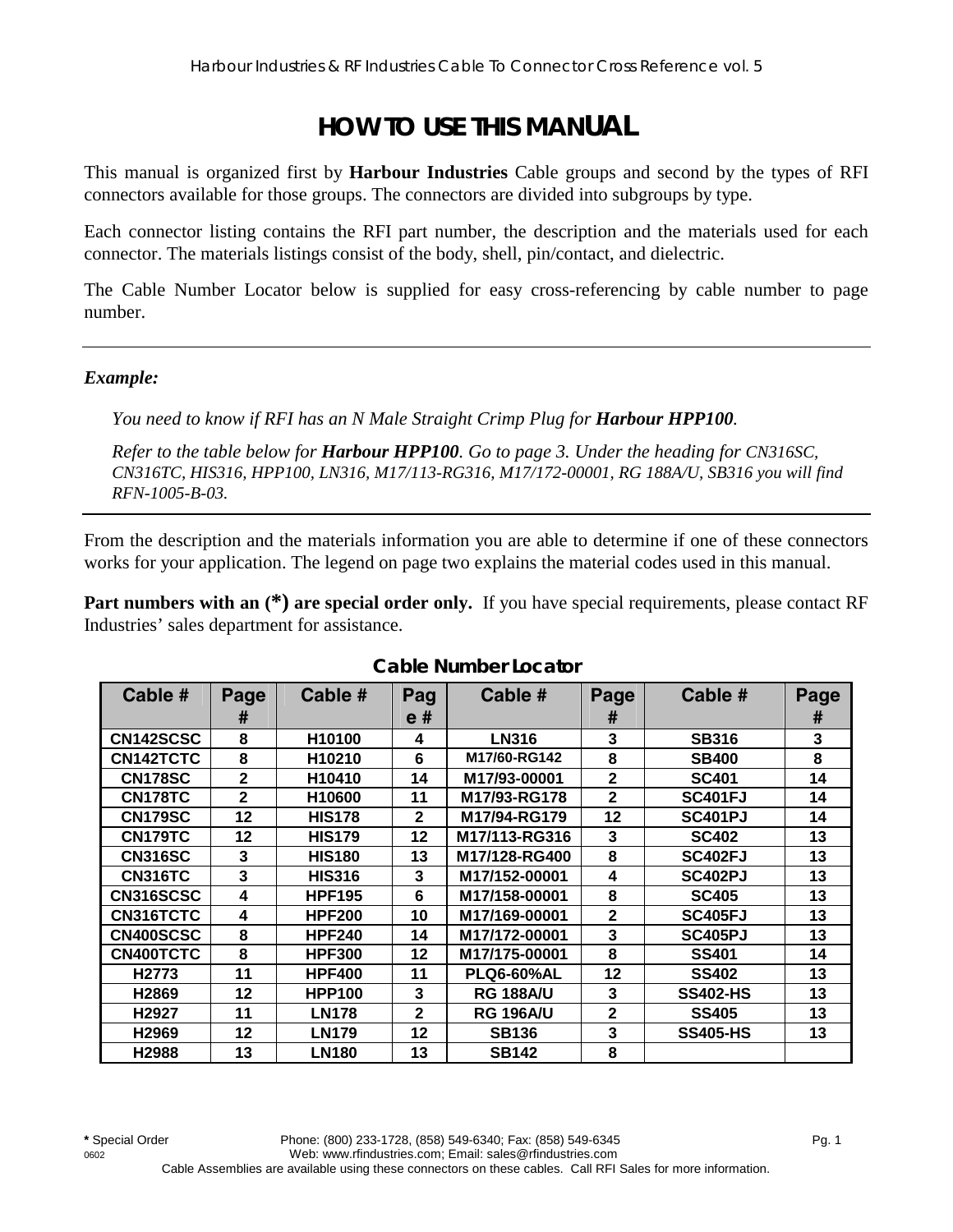*The information found in this guide was compiled using specifications that were current at the time of compilation. Please note that manufacturer's specifications are subject to change without notice. We therefore suggest that after using this guide to make your initial connector selections, you should obtain the latest product specifications from this cable manufacturer and RF Industries.* 

# **HARBOUR INDUSTRIES & RF INDUSTRIES CABLE TO CONNECTOR CROSS REFERENCE**

| Legend                      |                             |                    |                                    |  |  |  |  |  |
|-----------------------------|-----------------------------|--------------------|------------------------------------|--|--|--|--|--|
| <b>BODY PLATING</b>         | <b>SHELL PLATING</b>        | <b>PIN/CONTACT</b> | <b>DIELECTRIC</b>                  |  |  |  |  |  |
| C - Chrome                  | C - Black Chrome            | $G -$ Gold         | <b>B</b> - Bakelite, Dap, Phenolic |  |  |  |  |  |
| $G - Gold$                  | $G - Gold$                  | $N -$ Nickel       | <b>D</b> - Delrin, Polypropylene   |  |  |  |  |  |
| $N - Nickel$                | N - Nickel                  | $S - Silver$       | T-PTFE                             |  |  |  |  |  |
| $S - Silver$                | S - Silver                  |                    |                                    |  |  |  |  |  |
| <b>SS - Stainless Steel</b> | <b>SS - Stainless Steel</b> |                    |                                    |  |  |  |  |  |

#### **Harbour CN178SC, CN178TC, HIS178, LN178, M17/93-RG178, M17/93-00001, M17/169-00001, RG 196A/U**

| <b>PART NUMBER</b>  | <b>DESCRIPTION</b>                                           | <b>BODY</b> | <b>SHELL</b> | P/C         | <b>DIE</b>              |  |  |  |  |
|---------------------|--------------------------------------------------------------|-------------|--------------|-------------|-------------------------|--|--|--|--|
|                     | <b>BNC</b>                                                   |             |              |             |                         |  |  |  |  |
| RFB-1110-1A*        | <b>BNC Male Right Angle Crimp Plug</b>                       | N           | N            | G           | $\top$                  |  |  |  |  |
| <b>RFB-1117-A</b>   | <b>BNC Female Crimp Bulkhead Jack</b>                        | N           |              | G           | $\overline{\mathsf{T}}$ |  |  |  |  |
|                     | MМ                                                           |             |              |             |                         |  |  |  |  |
| <b>RFM-2100</b>     | MM Male Crimp Plug                                           | $\mathbf S$ | ---          | $\mathbf S$ | $\mathsf T$             |  |  |  |  |
|                     | <b>TNC</b>                                                   |             |              |             |                         |  |  |  |  |
| RFT-1218-A*         | TNC Male Right Angle Crimp Plug                              | N           | $\mathsf{N}$ | G           | T                       |  |  |  |  |
|                     | <b>MC Card</b>                                               |             |              |             |                         |  |  |  |  |
| <b>RMC-6010-A*</b>  | MC Card Right Angle Crimp Plug                               | N           | ---          | G           | T                       |  |  |  |  |
|                     | <b>MCX</b>                                                   |             |              |             |                         |  |  |  |  |
| <b>RMX-8000-A*</b>  | <b>MCX Male Crimp Plug</b>                                   | N           | ---          | G           | T                       |  |  |  |  |
| <b>RMX-8010-A*</b>  | MCX Male Right Angle Crimp Plug                              | N           | ---          | G           | $\overline{\mathsf{T}}$ |  |  |  |  |
| RMX-8010-1A*        | MCX Male Right Angle Crimp Plug                              | G           | $---$        | G           | $\overline{\mathsf{T}}$ |  |  |  |  |
|                     | <b>MMCX</b>                                                  |             |              |             |                         |  |  |  |  |
| <b>RMX-9000-1A</b>  | <b>MMCX Crimp Plug</b>                                       | G           | ---          | G           | T                       |  |  |  |  |
| <b>RMX-9010-A*</b>  | <b>MMCX Right Angle Crimp Plug</b>                           | N           | ---          | G           | T                       |  |  |  |  |
| <b>RMX-9010-1A</b>  | MMCX Right Angle Crimp Plug                                  | G           | ---          | G           | $\overline{\mathsf{T}}$ |  |  |  |  |
|                     | <b>Reverse Polarity</b>                                      |             |              |             |                         |  |  |  |  |
| RP-1212-A*          | TNC Reverse Polarity Bulkhead Crimp Jack (Male Contact)      | N           | ---          | G           | T                       |  |  |  |  |
| <b>RSA-3252-A-4</b> | SMA Reverse Polarity Bulkhead Crimp Jack (Male Contact)      | N           | $---$        | G           | T                       |  |  |  |  |
| RSA-3252-A-05*      | SMA Reverse Polarity Bulkhead Crimp Jack (Male Contact)      | SS          | ---          | G           | T                       |  |  |  |  |
| RSA-3260-A-04*      | SMA Reverse Polarity 2-Hole Flange Crimp Jack (Male Contact) | N           | ---          | G           | T                       |  |  |  |  |
| RSA-3260-A-05*      | SMA Reverse Polarity 2-Hole Flange Crimp Jack (Male Contact) | SS          | $---$        | G           | $\overline{\mathsf{T}}$ |  |  |  |  |
|                     | <b>SMA</b>                                                   |             |              |             |                         |  |  |  |  |
| <b>RSA-3000-A</b>   | SMA Male Crimp Plug                                          | N           | N            | G           | $\top$                  |  |  |  |  |
| RSA-3010-A*         | SMA Male Right Angle Crimp Plug                              | N           | N            | G           | $\top$                  |  |  |  |  |
| <b>RSA-3252-A</b>   | SMA Female Rear Mount Bulkhead Jack                          | N           | ---          | G           | $\overline{\mathsf{T}}$ |  |  |  |  |

**\*** Special Order Phone: (800) 233-1728, (858) 549-6340; Fax: (858) 549-6345 Pg. 2 0602 Web: www.rfindustries.com; Email: sales@rfindustries.com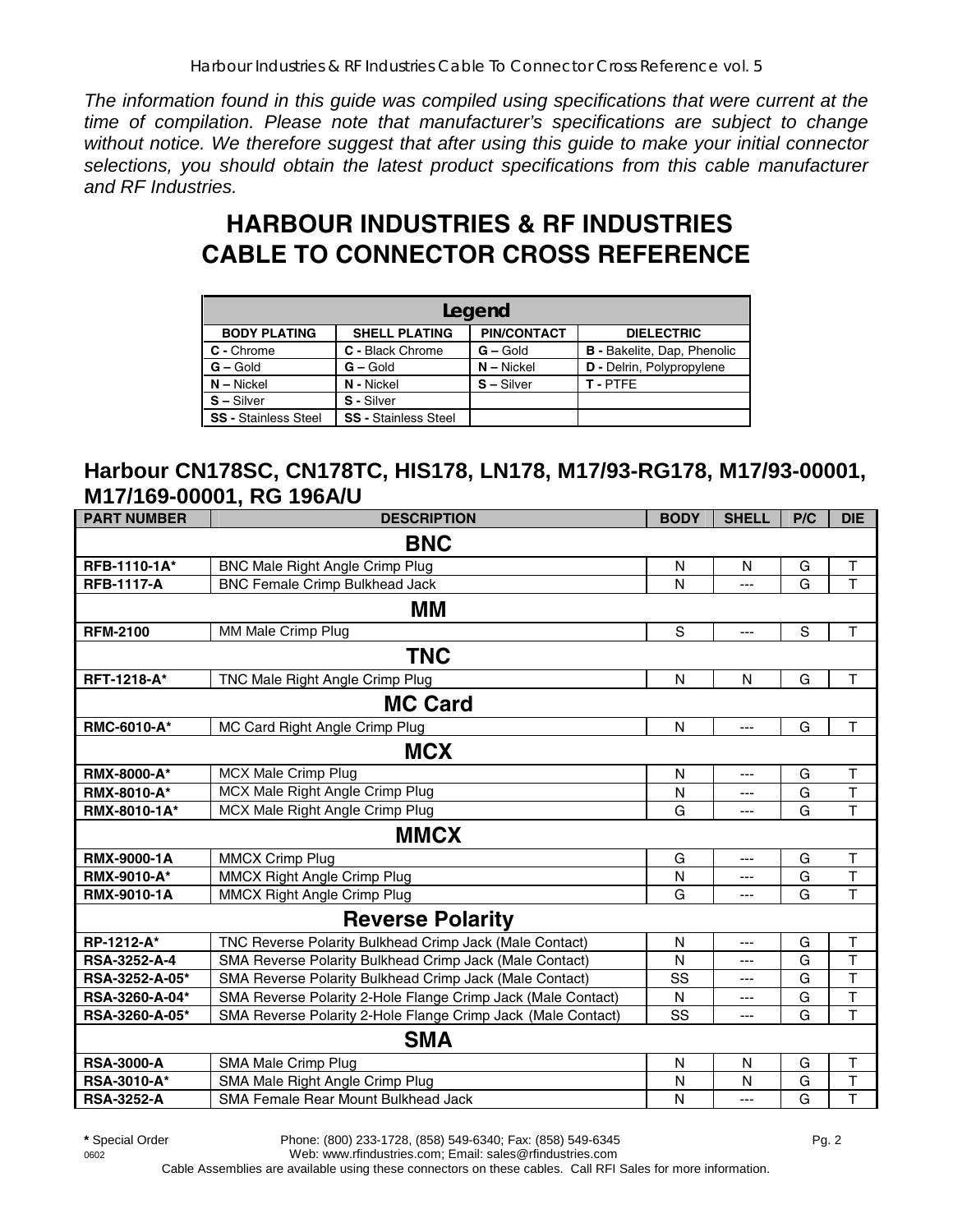|                    | <b>SMB</b>                    |             |              |     |            |  |  |  |  |
|--------------------|-------------------------------|-------------|--------------|-----|------------|--|--|--|--|
| <b>RSB-4000-A*</b> | SMB Male Crimp Plug           | N           | $---$        | G   |            |  |  |  |  |
| <b>PART NUMBER</b> | <b>DESCRIPTION</b>            | <b>BODY</b> | <b>SHELL</b> | P/C | <b>DIE</b> |  |  |  |  |
|                    | <b>Reverse Thread</b>         |             |              |     |            |  |  |  |  |
| <b>RT-3000-A*</b>  | SMA Reverse Thread Crimp Plug | N           | N            | G   |            |  |  |  |  |

#### **Harbour CN316SC, CN316TC, HIS316, HPP100, LN316, M17/113-RG316, M17/172-00001, RG 188A/U, SB136, SB316**

| <b>PART NUMBER</b> | <b>DESCRIPTION</b>                                                | <b>BODY</b>  | <b>SHELL</b> | P/C           | <b>DIE</b>              |  |  |  |
|--------------------|-------------------------------------------------------------------|--------------|--------------|---------------|-------------------------|--|--|--|
|                    | 1.0/2.3                                                           |              |              |               |                         |  |  |  |
| RF123-7000-B       | 1.0/2.3 Series Male Snap-On Crimp Plug                            | N            | $---$        | G             | $\mathsf T$             |  |  |  |
| RF123-7001-B       | 1.0/2.3 Series Male Slide-On Crimp Plug                           | N            | ---          | G             | $\mathsf T$             |  |  |  |
| RF123-7002-B       | 1.0/2.3 Series Male Screw-On Crimp Plug                           | N            | ---          | G             | T                       |  |  |  |
| RF123-7050-1B      | 1.0/2.3 Series Female Slide-On Crimp Jack                         | G            | ---          | G             | T                       |  |  |  |
| RF123-7052-1B      | 1.0/2.3 Series Female Crimp Bulkhead Jack                         | G            | ---          | G             | $\top$                  |  |  |  |
|                    | <b>BNC</b>                                                        |              |              |               |                         |  |  |  |
| <b>RFB-1100-B</b>  | <b>BNC Male Clamp Solder Plug</b>                                 | N            | N            | G             | Τ                       |  |  |  |
| RFB-1106-5         | BNC Male Crimp Plug (Large Ferrule)                               | N            | N            | G             | T                       |  |  |  |
| RFB-1106-6         | <b>BNC Male Crimp Plug (Small Ferrule)</b>                        | N            | N            | G             | T                       |  |  |  |
| <b>RFB-1110-B</b>  | BNC Male R/A Crimp Plug                                           | $\mathsf{N}$ | N            | G             | T                       |  |  |  |
| RFB-1116-B-03      | BNC Female Crimp Front-Mount Bulkhead Jack                        | N            | ---          | G             | $\overline{\mathsf{T}}$ |  |  |  |
| <b>RFB-1117-BT</b> | <b>BNC Female Crimp Rear-Mount Bulkhead, Panel Thickness .200</b> | N            | ---          | G             | T                       |  |  |  |
| RFB-1117-BT-03     | <b>BNC Female Crimp Rear-Mount Bulkhead, Panel Thickness .140</b> | N            | ---          | G             | T                       |  |  |  |
| <b>RFB-1123-B</b>  | <b>BNC Female Crimp Socket Jack</b>                               | N            |              | G             | T                       |  |  |  |
|                    | <b>FME</b>                                                        |              |              |               |                         |  |  |  |
| <b>RFE-6000-B</b>  | FME Male Crimp Plug                                               | $\mathsf{N}$ | N            | G             | T                       |  |  |  |
|                    | MМ                                                                |              |              |               |                         |  |  |  |
| <b>RFM-2100-1</b>  | MM Male Crimp Plug                                                | S            | ---          | ${\mathsf S}$ | T                       |  |  |  |
|                    | N                                                                 |              |              |               |                         |  |  |  |
| RFN-1005-B-03      | N Male Crimp Plug                                                 | N            | N            | G             | $\mathsf T$             |  |  |  |
| RFN-1009-B-03*     | N Male Right Angle Crimp Plug, Square Body                        | N            | N            | G             | T                       |  |  |  |
| RFN-1022-18        | N Female Crimp Bulkhead Rear-Mount Jack                           | N            | ---          | G             | T                       |  |  |  |
| <b>RFN-1022-8</b>  | N Female Crimp Bulkhead Rear-Mount Jack w/ O-Ring                 | N            | ---          | G             | T                       |  |  |  |
| <b>RFN-1027-B</b>  | N Female Crimp Jack                                               | S            | ---          | G             | T                       |  |  |  |
|                    | <b>Modified Shell TNC</b>                                         |              |              |               |                         |  |  |  |
| <b>RFS-2002</b>    | Modified TNC Male Clamp Plug w/ Extended Threads                  | N            | $---$        | G             | D                       |  |  |  |
|                    | <b>TNC</b>                                                        |              |              |               |                         |  |  |  |
| RFT-1201-1B*       | TNC Male Clamp Plug                                               | N            | N            | G             | Τ                       |  |  |  |
| RFT-1202-3         | TNC Male Crimp Plug                                               | N            | N            | G             | D                       |  |  |  |
| <b>RFT-1212-B</b>  | TNC Female Crimp Rear-Mount Bulkhead                              | N            | ---          | G             | D                       |  |  |  |
|                    | <b>Mini-UHF</b>                                                   |              |              |               |                         |  |  |  |
| <b>RFU-600-3</b>   | Mini-UHF Male Crimp Plug                                          | N            | N            | G             | J.                      |  |  |  |
| RFU-600-10B*       | Mini-UHF Male Right Angle Crimp Plug                              | N            | N            | G             | Т                       |  |  |  |
| <b>RFU-601-3</b>   | Mini-UHF Female Crimp Jack                                        | N            | ---          | G             | Τ                       |  |  |  |
| RFU-617-01         | Mini-UHF Female Crimp Rear-Mount Bulkhead with Hardware           | N            | ---          | G             | D                       |  |  |  |
| <b>RFU-617-B</b>   | Mini-UHF Female Crimp Rear-Mount Bulkhead                         | N            | ---          | G             | D                       |  |  |  |
|                    | <b>MC Card</b>                                                    |              |              |               |                         |  |  |  |
| <b>RMC-6010-B</b>  | MC Card Straight Crimp Plug                                       | N            | ---          | G             | Т                       |  |  |  |
| <b>RMC-6010-B</b>  | MC Card Right Angle Crimp Plug                                    | N            | ---          | G             | т                       |  |  |  |
| * Special Order    | Phone: (800) 233-1728, (858) 549-6340; Fax: (858) 549-6345        |              |              | Pg. 3         |                         |  |  |  |

0602 Web: www.rfindustries.com; Email: sales@rfindustries.com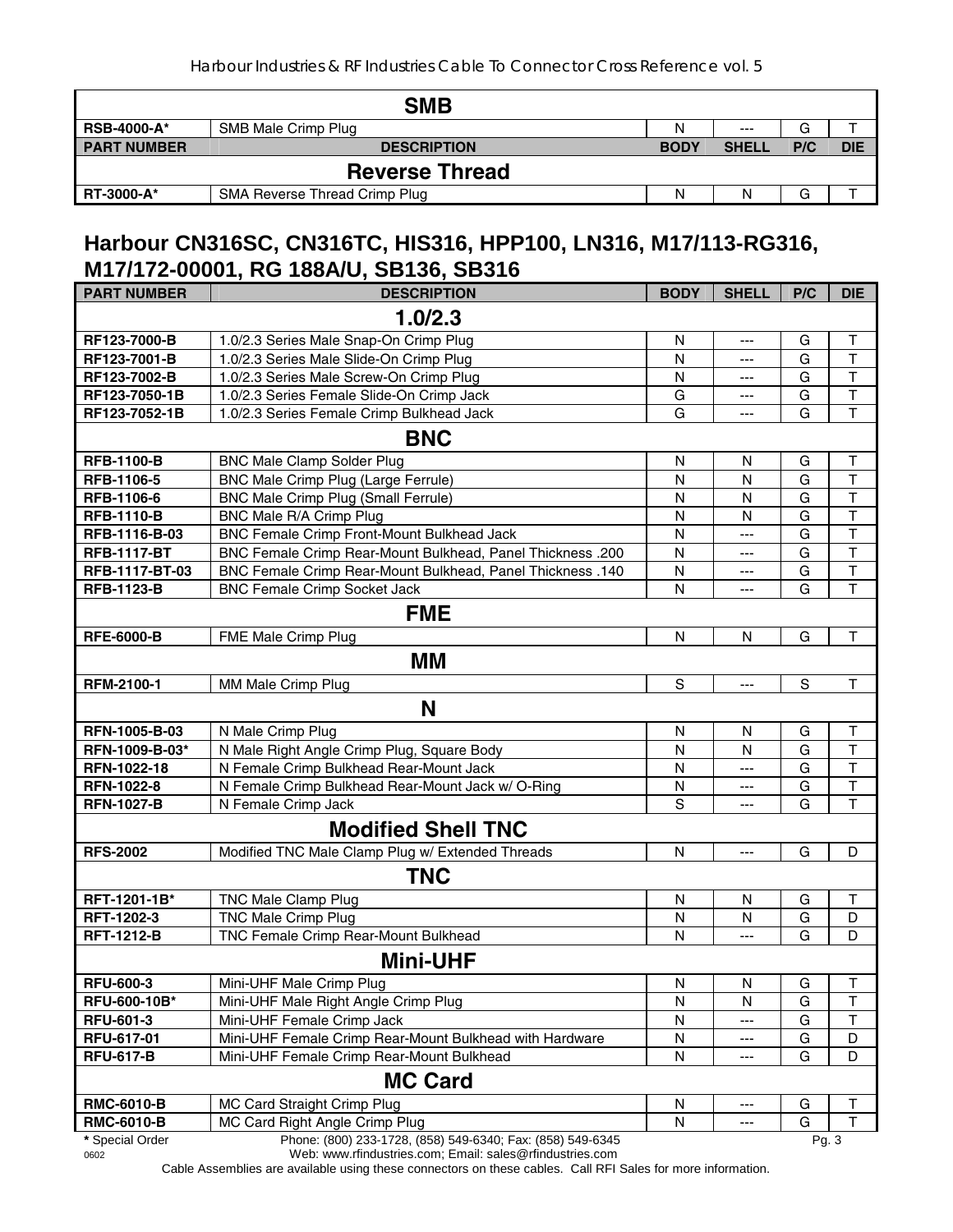| <b>MCX</b>           |                                                               |              |              |               |                         |
|----------------------|---------------------------------------------------------------|--------------|--------------|---------------|-------------------------|
| <b>RMX-8000-B</b>    | <b>MCX Male Crimp Plug</b>                                    | N            | ---          | G             | $\top$                  |
|                      |                                                               |              |              |               |                         |
| <b>PART NUMBER</b>   | <b>DESCRIPTION</b>                                            | <b>BODY</b>  | <b>SHELL</b> | P/C           | <b>DIE</b>              |
| <b>RMX-8000-1B</b>   | <b>MCX Male Crimp Plug</b>                                    | G            |              | G             | T.                      |
| <b>RMX-8010-B</b>    | MCX Male Right Angle Crimp Plug                               | N            | ---          | G             | $\top$                  |
| <b>RMX-8010-1B</b>   | MCX Male Right Angle Crimp Plug                               | G            | ---          | G             | T                       |
|                      | <b>MMCX</b>                                                   |              |              |               |                         |
| RMX-9000-1B          | <b>MMCX Male Crimp Plug</b>                                   | G            | ---          | G             | $\top$                  |
| <b>RMX-9010-1B</b>   | MMCX Male Right Angle Crimp Plug                              | G            | ---          | G             | $\top$                  |
| <b>RMX-9050-1B</b>   | <b>MMCX Female Crimp Jack</b>                                 | G            | ---          | G             | $\mathsf T$             |
|                      | <b>Reverse Polarity</b>                                       |              |              |               |                         |
| <b>RP-1117-BT</b>    | BNC Reverse Polarity Crimp Bulkhead Jack (Male Contact)       | N            | N            | G             | $\top$                  |
| RP-1202-1B           | TNC Reverse Polarity Crimp Plug (Female Contact)              | N            | N            | G             | $\mathsf T$             |
| <b>RP-1212-B</b>     | TNC Reverse Polarity Rear-Mount Crimp B/H Jack (Male Contact) | N            | N            | G             | Т                       |
| <b>RP-1216-B</b>     | TNC Reverse Polarity Crimp Jack (Male Contact)                | N            | ---          | G             | T                       |
| <b>RP-3000-B</b>     | SMA Reverse Polarity Crimp Plug (Female Contact)              | N            | N            | G             | T                       |
| RP-3000-1B           | SMA Reverse Polarity Crimp Plug (Female Contact)              | G            | G            | G             | $\top$                  |
| RP-3010-1B           | SMA Reverse Polarity Right Angle Crimp Plug (Female Contact)  | G            | G            | G             | T                       |
| RP-3050-1B           | SMA Reverse Polarity Female Crimp Jack (Male Contact)         | G            | G            | G             | $\overline{\mathsf{T}}$ |
| RP-3252-1B           | SMA Reverse Polarity Crimp Bulkhead Jack (Male Contact)       | G            | G            | G             | $\mathsf T$             |
| <b>RP-4252-B</b>     | SMB Reverse Polarity Crimp Bulkhead Jack (Female Contact)     | N            | ---          | G             | $\mathsf{T}$            |
|                      |                                                               |              |              |               |                         |
|                      | <b>SMA</b>                                                    |              |              |               |                         |
| <b>RSA-3000-1B</b>   | SMA Male Crimp Plug                                           | G            | G            | G             | Τ                       |
| <b>RSA-3000-B</b>    | SMA Male Crimp Plug                                           | N            | N            | G             | T                       |
| <b>RSA-3000-B-SS</b> | SMA Male Crimp Plug                                           | SS           | SS           | G             | $\overline{\mathsf{T}}$ |
| RSA-3000-1B-03       | SMA Male Crimp Plug                                           | G            | SS           | G             | $\mathsf{T}$            |
| RSA-3000-7-B*        | SMA Male Crimp Plug                                           | SS           | SS           | G             | $\top$                  |
| <b>RSA-3010-1B</b>   | SMA Male Right Angle Crimp Plug                               | G            | G            | G             | $\overline{\mathsf{T}}$ |
| RSA-3010-1B-04       | SMA Male Right Angle Crimp Plug                               | G            | SS           | G             | $\overline{\mathsf{T}}$ |
| <b>RSA-3010-B</b>    | SMA Male Right Angle Crimp Plug                               | N            | $\mathsf{N}$ | G             | $\overline{\mathsf{T}}$ |
| <b>RSA-3010-B-SS</b> | SMA Male Right Angle Crimp Plug                               | SS           | SS           | G             | $\top$                  |
| <b>RSA-3050-1B</b>   | SMA Female Crimp Jack                                         | G            | G            | G             | T                       |
| <b>RSA-3050-B</b>    | SMA Female Crimp Jack                                         | N            | N            | G             | T                       |
| <b>RSA-3100-B</b>    | SMA Male Clamp Solder Plug                                    | N            | N            | G             | T                       |
| <b>RSA-3110-B</b>    | SMA Male Right Angle Clamp Plug                               | N            | ${\sf N}$    | ${\mathsf G}$ | $\overline{\mathsf{T}}$ |
| <b>RSA-3252-B</b>    | SMA Female Bulkhead, W/O Gasket                               | N            | N            | G             | T                       |
| RSA-3252-B-03        | SMA Female Bulkhead, W/ Gasket                                | N            | N            | G             | T                       |
|                      | <b>SMB</b>                                                    |              |              |               |                         |
| <b>RSB-4000-B</b>    | <b>SMB Crimp Plug</b>                                         | N            | ---          | G             | Т                       |
| RSB-4000-B-03        | SMB Crimp Plug (See Catalog)                                  | N            | ---          | G             | T                       |
| <b>RSB-4000-1B</b>   | <b>SMB Crimp Plug</b>                                         | G            | ---          | G             | T                       |
| <b>RSB-4010-B</b>    | SMB Right Angle Crimp Plug                                    | N            | ---          | G             | $\mathsf T$             |
| <b>RSB-4010-1B</b>   | SMB Right Angle Crimp Plug                                    | G            | ---          | G             | $\top$                  |
| <b>RSB-4050-B</b>    | <b>SMB Crimp Jack</b>                                         | N            | ---          | G             | $\top$                  |
| <b>RSB-4050-1B</b>   | <b>SMB Crimp Jack</b>                                         | G            | ---          | G             | $\top$                  |
| <b>RSB-4055-1B</b>   | SMB Right Angle Crimp Jack                                    | G            | ---          | G             | T                       |
| <b>RSB-4100-B</b>    | SMB Clamp Plug                                                | N            | ---          | G             | $\sf T$                 |
| <b>RSB-4252-B</b>    | SMB Jack, Crimp Bulkhead, Rear-Mount, W/ D-Flat               | N            | ---          | G             | T                       |
|                      | <b>Reverse Thread</b>                                         |              |              |               |                         |
| RT-3252-1B-04        | SMA Reverse Thread Female Crimp                               | $\mathsf{N}$ | ---          | G             | T                       |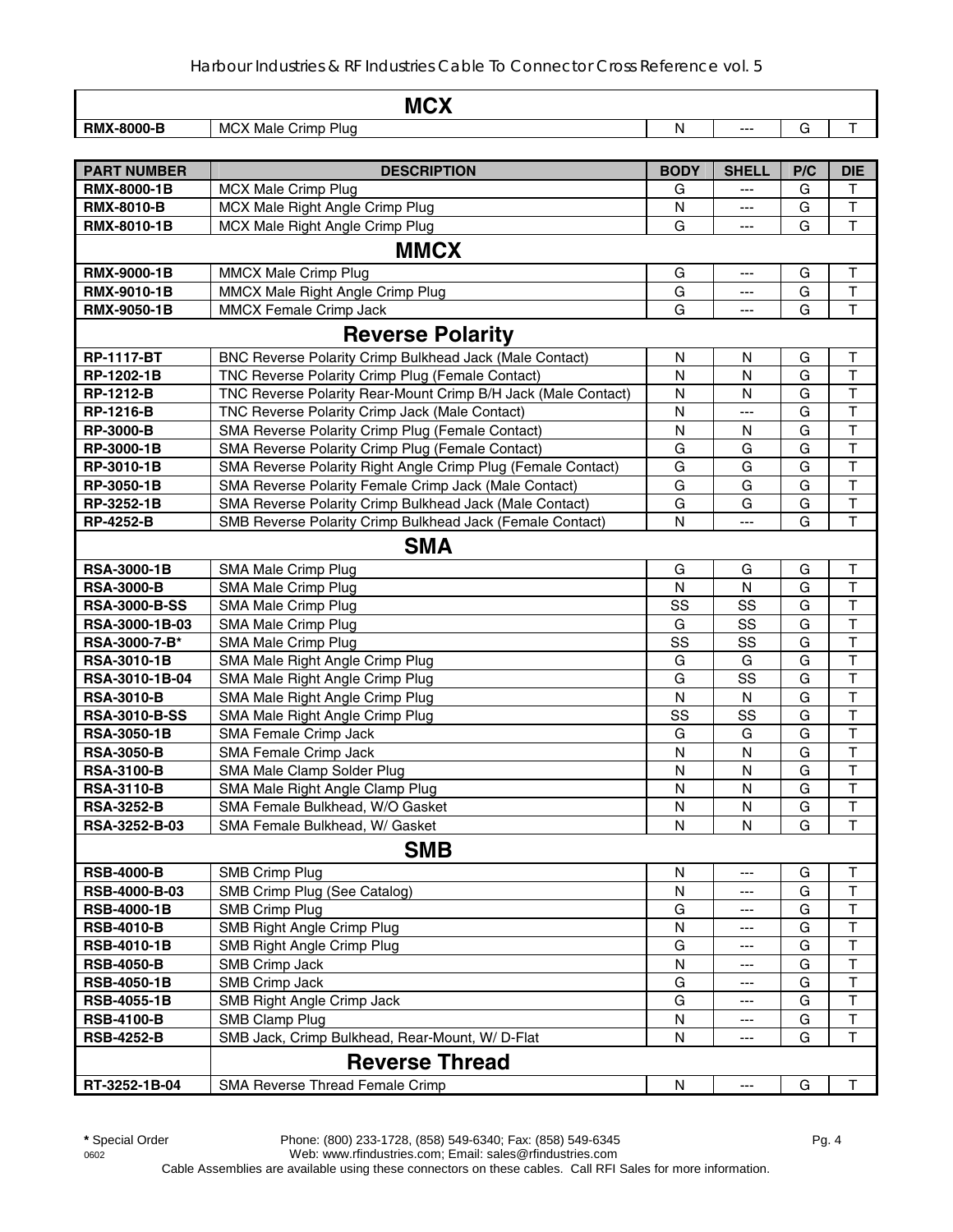## **Harbour CN316SCSC, CN316TCTC, H10100, M17/152-00001**

| <b>PART NUMBER</b>          | <b>DESCRIPTION</b>                                           | <b>BODY</b> | <b>SHELL</b> | P/C    | <b>DIE</b>              |
|-----------------------------|--------------------------------------------------------------|-------------|--------------|--------|-------------------------|
|                             | 1.0/2.3                                                      |             |              |        |                         |
| RF123-7000-B                | 1.0/2.3 Series Male Snap-On Crimp Plug                       | N           | N            | G      | Τ                       |
| <b>PART NUMBER</b>          | <b>DESCRIPTION</b>                                           | <b>BODY</b> | <b>SHELL</b> | P/C    | <b>DIE</b>              |
| RF123-7001-B                | 1.0/2.3 Series Male Slide-On Crimp Plug                      | N           | N            | G      | T                       |
| RF123-7002-B                | 1.0/2.3 Series Male Screw-On Crimp Plug                      | N           | N            | G      | $\mathsf T$             |
| RF123-7050-1B               | 1.0/2.3 Series Female Slide-On Crimp Jack                    | G           | ---          | G      | $\overline{\mathsf{T}}$ |
| RF123-7052-1B               | 1.0/2.3 Series Female Bulkhead Crimp Jack                    | G           | ---          | G      | $\overline{\mathsf{T}}$ |
|                             | <b>BNC</b>                                                   |             |              |        |                         |
| RFB-1106-5B1                | BNC Male Crimp Plug (Large Ferrule)                          | N           | N            | G      | T                       |
| <b>RFB-1117-B1-T</b>        | BNC Female Crimp Rear-Mount Bulkhead, .200 Panel Thickness   | N           | ---          | G      | T                       |
| RFB-1123-B1                 | <b>BNC Female Crimp Socket Jack</b>                          | N           | ---          | G      | $\overline{\mathsf{T}}$ |
|                             | N                                                            |             |              |        |                         |
| RFN-1005-B1-03              | N Male Crimp                                                 | N           | N            | G      | $\sf T$                 |
| RFN-1009-B1-03              | N Male Right Angle Crimp Square Body                         |             |              |        |                         |
| RFN-1022-8-B1               | N Female Chassis Connector; Bulkhead Rear Mount Crimp        | N           | ---          | G      | T                       |
| <b>RFN-1027-B1</b>          | N Female Crimp                                               | $\mathbf S$ | ---          | G      | $\overline{\mathsf{T}}$ |
|                             | <b>TNC</b>                                                   |             |              |        |                         |
|                             |                                                              |             |              |        |                         |
| RFT-1201-B1<br>RFT-1202-3B1 | TNC Male Clamp Plug<br><b>TNC Male Crimp Plug</b>            | N<br>N      | N<br>N       | G<br>G | Τ<br>D                  |
| RFT-1212-B1                 | TNC Female Crimp Bulkhead Jack                               | N           | ---          | G      | D                       |
|                             |                                                              |             |              |        |                         |
|                             | <b>Mini-UHF</b>                                              |             |              |        |                         |
| RFU-600-3B1                 | Mini-UHF Male Crimp Plug                                     | N           | N            | G      | T                       |
| <b>RFU-601-B1</b>           | Mini-UHF Female Crimp Jack                                   | N           | ---          | G      | $\overline{\mathsf{T}}$ |
| <b>RFU-617-B1</b>           | Mini-UHF Female Crimp Bulkhead Jack                          | N           | ---          | G      | $\overline{\mathsf{T}}$ |
|                             | <b>MCX</b>                                                   |             |              |        |                         |
| <b>RMX-8000-B</b>           | MCX Male Crimp Plug                                          | N           | ---          | G      | T                       |
| <b>RMX-8000-1B</b>          | <b>MCX Male Crimp Plug</b>                                   | G           | ---          | G      | $\overline{\mathsf{T}}$ |
|                             | <b>MCX</b>                                                   |             |              |        |                         |
| <b>RMX-8010-B</b>           | MCX Male Right Angle Crimp Plug                              | N           | ---          | G      | Τ                       |
| <b>RMX-8010-1B</b>          | MCX Male Right Angle Crimp Plug                              | G           | ---          | G      | $\top$                  |
|                             | <b>MMCX</b>                                                  |             |              |        |                         |
| <b>RMX-9000-1B</b>          | MMCX Male Straight Crimp Plug                                | G           | ---          | G      | T                       |
| <b>RMX-9010-1B</b>          | MMCX Male Right Angle Crimp Plug                             | G           | ---          | G      | J.                      |
| <b>RMX-9050-1B</b>          | MMCX Female Crimp Jack                                       | G           | ---          | G      | $\mathsf T$             |
|                             | <b>Reverse Polarity</b>                                      |             |              |        |                         |
| RP-1202-1B1                 | TNC Reverse Polarity Crimp Plug (Female Contact)             | N           | N            | G      | Т                       |
| RP-1212-B1                  | TNC Reverse Polarity Bulkhead Crimp Jack (Male Contact)      | N           | ---          | G      | Т                       |
| RP-3000-B1                  | SMA Reverse Polarity Crimp Plug (Female Contact)             | N           | ---          | G      | $\sf T$                 |
| RP-3252-1B1                 | SMA Reverse Polarity Bulkhead Crimp Jack (Male Contact)      | G           | ---          | G      | T                       |
|                             | <b>SMA</b>                                                   |             |              |        |                         |
| RSA-3000-1B1                | SMA Male Crimp Plug                                          | G           | G            | G      | Т                       |
| <b>RSA-3000-B1</b>          | SMA Male Crimp Plug                                          | N           | N            | G      | $\sf T$                 |
| RSA-3010-1B1                | SMA Male Right Angle Crimp Plug                              | G           | G            | G      | $\mathsf T$             |
| <b>RSA-3010-B1</b>          | SMA Male Right Angle Crimp Plug                              | N           | N            | G      | $\mathsf T$             |
| RSA-3050-1B1                | SMA Female Crimp Jack                                        | G           | ---          | G      | $\sf T$                 |
| <b>RSA-3050-B1</b>          | SMA Female Crimp Jack                                        | N           | ---          | G      | $\top$                  |
| <b>RSA-3100-B</b>           | SMA Clamp Solder Plug, for RG-174/U & RG-316/U Double Shield | N           | N            | G      | $\mathsf T$             |
| * Special Order             | Phone: (800) 233-1728, (858) 549-6340; Fax: (858) 549-6345   |             |              | Pg. 5  |                         |

<sup>0602</sup> Web: www.rfindustries.com; Email: sales@rfindustries.com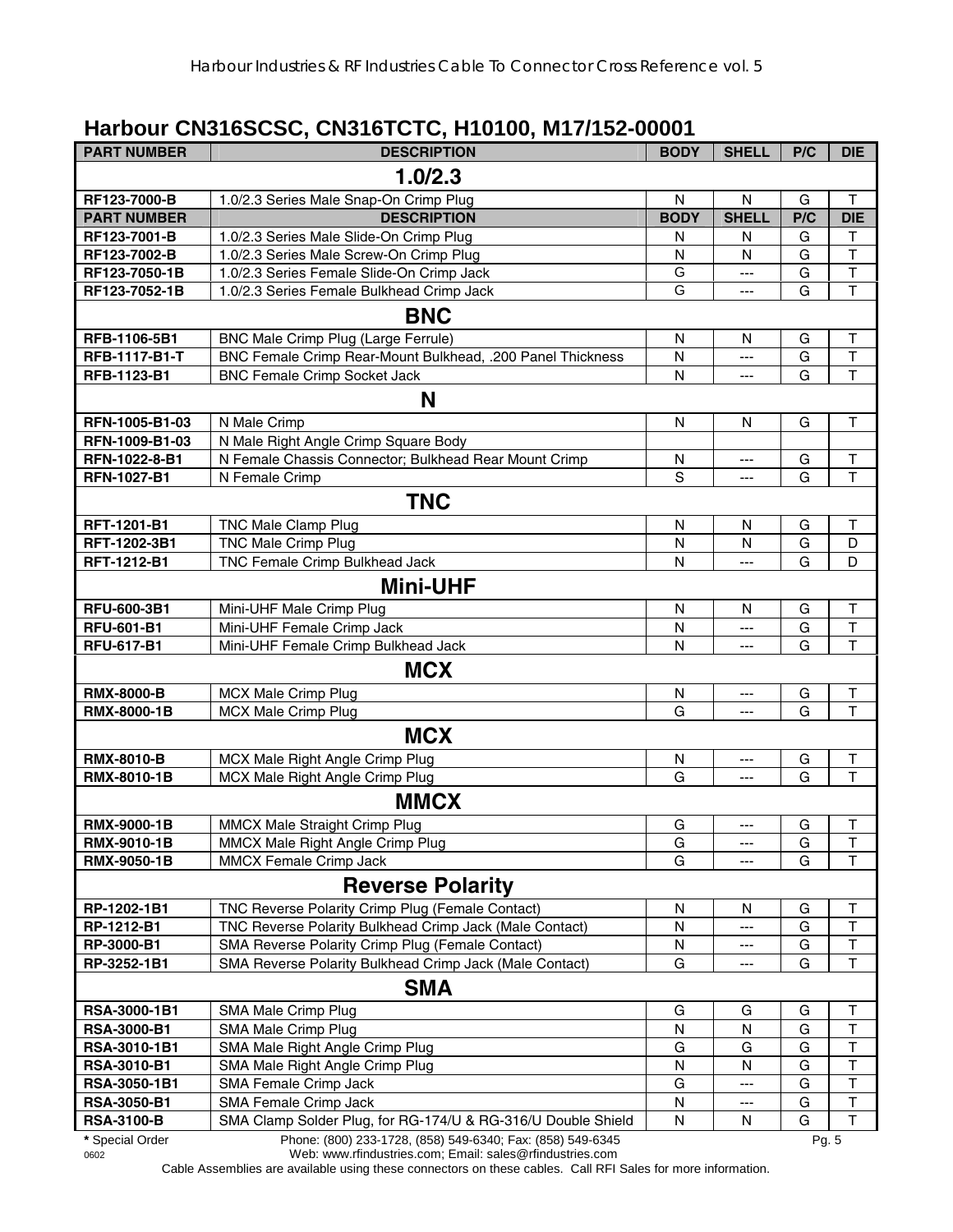| <b>RSA-3110-B</b>   | SMA R/A Crimp Plug, for RG-174/U & RG-316/U Double Shield | N           | N            | G   |            |  |  |
|---------------------|-----------------------------------------------------------|-------------|--------------|-----|------------|--|--|
| RSA-3252-1B1        | SMA Female Rear-Mount Bulkhead, W/O Gasket                | G           | $---$        | G   |            |  |  |
| <b>RSA-3252-B1</b>  | SMA Female Rear-Mount Bulkhead, W/O Gasket                | N           |              | G   |            |  |  |
|                     | <b>SMB</b>                                                |             |              |     |            |  |  |
| <b>RSB-4000-1B1</b> | SMB Plug                                                  | G           |              | G   | т          |  |  |
| <b>RSB-4000-B1</b>  | SMB Plug                                                  | N           | ---          | G   |            |  |  |
| <b>RSB-4010-1B1</b> | SMB R/A Plug                                              | G           |              | G   |            |  |  |
| <b>PART NUMBER</b>  | <b>DESCRIPTION</b>                                        | <b>BODY</b> | <b>SHELL</b> | P/C | <b>DIE</b> |  |  |
| <b>RSB-4010-B1</b>  | SMB R/A Plug                                              | N           |              | G   |            |  |  |
| <b>RSB-4050-1B1</b> | SMB Crimp Jack                                            | G           | ---          | G   |            |  |  |
| <b>RSB-4050-B1</b>  | SMB Crimp Jack                                            | N           | ---          | G   |            |  |  |
| <b>RSB-4252-B1</b>  | SMB Jack, Crimp Bulkhead, Rear Mount, W/ D-Flat           | N           | ---          | G   |            |  |  |
|                     | <b>Reverse Thread</b>                                     |             |              |     |            |  |  |
|                     |                                                           |             |              |     |            |  |  |

# **Harbour H10210, HPF195**

| <b>PART NUMBER</b>      | <b>DESCRIPTION</b>                                                                                                     | <b>BODY</b>    | <b>SHELL</b>        | P/C   | <b>DIE</b>              |
|-------------------------|------------------------------------------------------------------------------------------------------------------------|----------------|---------------------|-------|-------------------------|
|                         | <b>BNC</b>                                                                                                             |                |                     |       |                         |
| RFB-1100-2              | BNC Male Clamp Solder Plug (Captive Pin); UG-88D/U                                                                     | N              | N                   | G     | D                       |
| <b>RFB-1100-2ST</b>     | BNC Clamp Solder Plug(Captive Pin); UG-88/U, C/U, D/U, E/U                                                             | S              | S                   | G     | T                       |
| <b>RFB-1102-T</b>       | <b>BNC Male Solderless Plug</b>                                                                                        | N              | N                   | S     | $\mathsf T$             |
| <b>RFB-1104</b>         | <b>BNC Male Twist-on Plug</b>                                                                                          | N              | N                   | S     | D                       |
| RFB-1106-2              | BNC Male Crimp Plug; UG-1785/U                                                                                         | N              | N                   | G     | D                       |
| <b>RFB-1106-2ST</b>     | BNC Male Crimp Plug; UG-1785/U                                                                                         | S              | $\overline{s}$      | G     | T                       |
| <b>RFB-1106-2T</b>      | BNC Male Crimp Plug; UG-1785/U                                                                                         | N              | N                   | G     | $\top$                  |
| RFB-1106-9              | BNC Male Q/D Univ. Crimp Plug; for BNC, TNC, & N Female                                                                | N              | N                   | G     | D                       |
| RFB-1106-C-03           | BNC Male Crimp with BeCu Contact                                                                                       | N              | N                   | G     | D                       |
| RFB-1110-C-04           | <b>BNC Male Right Angle Clamp Plug</b>                                                                                 | ${\mathsf S}$  | $\mathbf S$         | G     | T                       |
| <b>RFB-1110-S</b>       | BNC Male Right Angle Solder Plug; UG-913/U, A/U                                                                        | S              | S                   | S     | T                       |
| RFB-1110-1              | <b>BNC Male Right Angle Crimp Plug</b>                                                                                 | $\mathsf{N}$   | N                   | G     | T                       |
| RFB-1110-C-04           | <b>BNC Male Right Angle Clamp Plug</b>                                                                                 | S              | S                   | G     | T                       |
| <b>RFB-1117</b>         | <b>BNC Female Crimp Bulkhead Jack</b>                                                                                  | N              | $\overline{a}$      | G     | D                       |
| <b>RFB-1121</b>         | <b>BNC Female Twist-on Jack</b>                                                                                        | N              | $\overline{a}$      | S     | D                       |
| RFB-1123-1              | <b>BNC Female Crimp Jack</b>                                                                                           | N              | $---$               | G     | $\mathsf{T}$            |
| <b>RFB-1160</b>         | BNC Wall Plate Flush Mount Crimp Jack                                                                                  | N              | $\overline{a}$      | G     | D                       |
| <b>RFB-1161</b>         | BNC Wall Plate Flush Mount Twist on Jack                                                                               | N              | $\overline{a}$      | G     | D                       |
|                         | <b>7/16 Din</b>                                                                                                        |                |                     |       |                         |
| RFD-1600-2-C            | 7/16 Din Male Clamp Plug Combo Straight or Right Angle                                                                 | S              | S                   | S     | Т                       |
| RFD-1605-2-C            | 7/16 Din Male Crimp Plug Combo Straight or Right Angle                                                                 | ${\mathsf S}$  | ${\mathsf S}$       | S     | T                       |
| RFD-1625-2-C            | 7/16 Din Female Clamp Jack Combo Straight or Right Angle                                                               | $\mathbf S$    | $\overline{a}$      | S     | T                       |
| RFD-1630-2-C            | 7/16 Din Female Crimp Jack Combo Straight or Right Angle                                                               | $\mathbf S$    | $\qquad \qquad - -$ | S     | $\overline{\mathsf{T}}$ |
| RFD-1641-2-C*           | 7/16 Din Female 4-Hole Flange Clamp Panel Mount, Combo<br>Straight or Right Angle                                      | $\overline{s}$ | ---                 | S     | $\mathsf{T}$            |
| RFD-1642-2-C*           | 7/16 Din Female 4-Hole Flange Crimp Panel Mount, Combo<br>Straight or Right Angle                                      | $\mathbf S$    | ---                 | S     | $\mathsf{T}$            |
|                         | <b>FME</b>                                                                                                             |                |                     |       |                         |
| <b>RFE-6000-C</b>       | FME Male Crimp                                                                                                         | N              | $\qquad \qquad - -$ | G     | Τ                       |
| RFE-6000-6C*            | FME Male Crimp, Black                                                                                                  | C              | $\sim$              | G     | T                       |
| <b>RFE-6050-C</b>       | FME Female Crimp                                                                                                       | N              | ---                 | G     | $\top$                  |
| RFE-6050-6C*            | FME Female Crimp, Black                                                                                                | C              | $\sim$              | G     | T                       |
|                         | N                                                                                                                      |                |                     |       |                         |
| <b>RFN-1000-N</b>       | N Male Solder Clamp Plug; UG-536 B/U                                                                                   | N              | N                   | G     | T                       |
| * Special Order<br>0602 | Phone: (800) 233-1728, (858) 549-6340; Fax: (858) 549-6345<br>Web: www.rfindustries.com; Email: sales@rfindustries.com |                |                     | Pg. 6 |                         |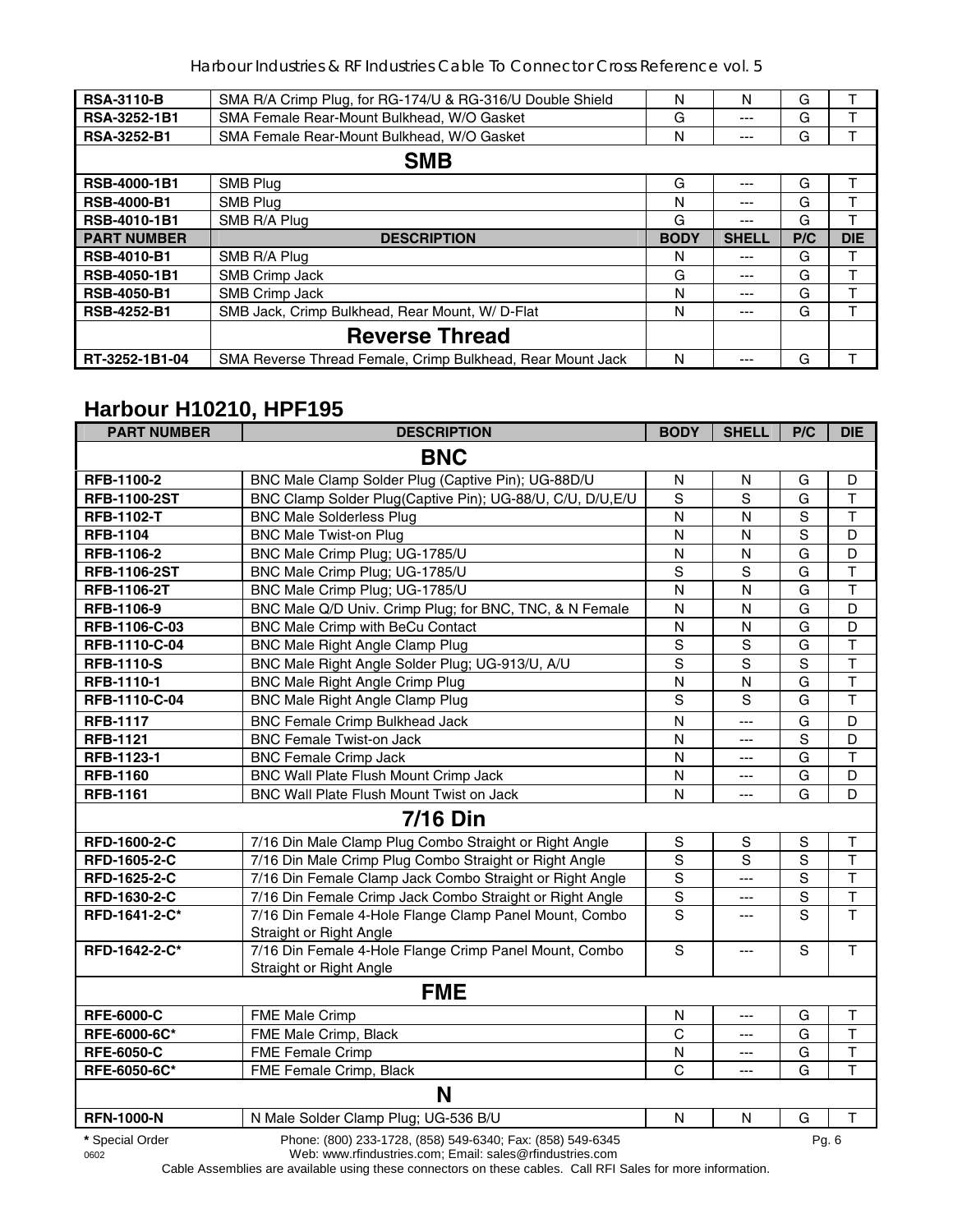| <b>RFN-1000-1S</b>      | N Male Solder Clamp Plug; UG-536 A/U                            | S            | S                         | G           | Τ                       |  |  |  |
|-------------------------|-----------------------------------------------------------------|--------------|---------------------------|-------------|-------------------------|--|--|--|
| <b>RFN-1001-S</b>       | N Male Solder Plug                                              | S            | S                         | G           | T                       |  |  |  |
| <b>RFN-1005-2N</b>      | N Male Crimp Plug                                               | N            | N                         | G           | $\mathsf{T}$            |  |  |  |
| <b>RFN-1005-3C</b>      | N Male Crimp Plug                                               | S            | S                         | G           | T                       |  |  |  |
| <b>RFN-1005-5</b>       | N Male Crimp Plug (Quick Disconnect)                            | S            | S                         | G           | $\mathsf T$             |  |  |  |
| <b>RFN-1009-C</b>       | N Male Right Angle Crimp Plug                                   | $\mathsf S$  | S                         | G           | $\mathsf T$             |  |  |  |
| RFN-1009-C-03           | N Male Right Angle Crimp Plug, Square Body                      | $\mathsf S$  | S                         | G           | T                       |  |  |  |
| RFN-1021-6              | N Female Chassis, 4-Hole Flange, Solder Clamp                   | S            | ---                       | G           | $\mathsf{T}$            |  |  |  |
| RFN-1022-8-C            | N Female Crimp Blkhd, Rear Mount w/ O-Ring, for RG-58/U         | N            | $---$                     | G           | $\mathsf{T}$            |  |  |  |
| <b>PART NUMBER</b>      | <b>DESCRIPTION</b>                                              | <b>BODY</b>  | <b>SHELL</b>              | P/C         | <b>DIE</b>              |  |  |  |
| <b>RFN-1025-1</b>       | N Female Cable Clamp Jack; UG-536B/U                            | S            | $\overline{a}$            | G           | T                       |  |  |  |
| <b>RFN-1027</b>         | N Female Crimp Cable Jack                                       | S            | $\overline{a}$            | G           | $\mathsf{T}$            |  |  |  |
|                         | <b>Modified Shell SMA</b>                                       |              |                           |             |                         |  |  |  |
| <b>RFS-2006</b>         | SMA Male Right Angle Crimp with Modified Shell                  | $\mathsf{N}$ | $\qquad \qquad -\qquad -$ | G           | $\mathsf{T}$            |  |  |  |
|                         |                                                                 |              |                           |             |                         |  |  |  |
|                         | <b>TNC</b>                                                      |              |                           |             |                         |  |  |  |
| <b>RFT-1200</b>         | TNC Male Clamp Solder Plug; MS39012/26-0101                     | N            | N                         | S           | Т                       |  |  |  |
| RFT-1202-2              | TNC Male Crimp Plug (Captive Pin); MS39012/26-0011              | N            | N                         | G           | D                       |  |  |  |
| <b>RFT-1202-2B</b>      | TNC Male Crimp Plug (Black Body); MS39012/26-001                | $\mathsf{C}$ | $\mathsf{C}$              | G           | D                       |  |  |  |
| <b>RFT-1202-2T</b>      | TNC Male Crimp Plug (Captive Pin); MS39012/26-0011              | N            | N                         | G           | $\mathsf{T}$            |  |  |  |
| RFT-1202-5              | TNC Male Crimp Plug; (Quick Disconnect)                         | N            | N                         | G           | D                       |  |  |  |
| <b>RFT-1204</b>         | <b>TNC Male Solderless Plug</b>                                 | N            | N                         | $\mathbb S$ | D                       |  |  |  |
| <b>RFT-1206</b>         | TNC Male Twist on Plug; AMP 2221983-7                           | N            | N                         | S           | D                       |  |  |  |
| <b>RFT-1212</b>         | TNC Female Crimp Bulkhead Jack; MS39012/23329/4-14              | $\mathsf{N}$ | $---$                     | G           | D                       |  |  |  |
| <b>RFT-1214</b>         | TNC Female Twist on Cable Jack                                  | N            | $---$                     | S           | D                       |  |  |  |
| RFT-1216-1              | TNC Female Crimp Cable Jack; MS39012/27-0504                    | N            | ---                       | G           | D                       |  |  |  |
| <b>RFT-1218</b>         | TNC Male R/A Crimp Plug; MS39012/30-0504                        | $\mathsf{N}$ | N                         | G           | $\mathsf{T}$            |  |  |  |
|                         | <b>UHF</b>                                                      |              |                           |             |                         |  |  |  |
| <b>RFU-500</b>          | UHF Solder Plug; PL-259; Use with RFU-530 Reducer               | $\mathbf S$  | N                         | S           | Dap                     |  |  |  |
| <b>RFU-501</b>          | UHF Solder Plug; PL-259; Use with RFU-530-S Reducer             | S            | S                         | S           | т                       |  |  |  |
| <b>RFU-504</b>          | UHF Male Push on Ferrule (No Installation Tools); PL-259        | N            | $\mathsf{N}$              | $\mathbf S$ | Dap                     |  |  |  |
| <b>RFU-505</b>          | <b>UHF Male Crimp Plug</b>                                      | N            | N                         | S           | Dap                     |  |  |  |
| <b>RFU-505-ST</b>       | <b>UHF Male Crimp Plug</b>                                      | S            | S                         | S           | T                       |  |  |  |
| <b>RFU-505-5</b>        | UHF Male Crimp Plug (Short Crimp)                               | $\mathsf{N}$ | N                         | N           | D                       |  |  |  |
| <b>RFU-520</b>          | UHF Female Cable Clamp Jack                                     | N            | ---                       | S           | $\mathsf T$             |  |  |  |
| <b>RFU-527</b>          | <b>UHF Female Crimp</b>                                         | $\mathsf{N}$ | N                         | $\mathbf S$ | D                       |  |  |  |
| <b>RFU-527-T</b>        | <b>UHF Female Crimp Jack</b>                                    | N            | ---                       | S           | $\overline{\mathsf{T}}$ |  |  |  |
| <b>RFU-530</b>          | Adapter/Reducer; Use with RFU-500                               | N            | $---$                     | $---$       | $---$                   |  |  |  |
| <b>RFU-530-S</b>        | Adapter/Reducer; Use with RFU-501                               | S            |                           | ---         | ---                     |  |  |  |
| <b>RFU-530-Z*</b>       | Adapter/Reducer; Use with RFU-500 & 501                         | $\mathsf{N}$ | ---                       | ---         | ---                     |  |  |  |
|                         | <b>Mini-UHF</b>                                                 |              |                           |             |                         |  |  |  |
|                         |                                                                 |              |                           |             |                         |  |  |  |
| <b>RFU-600</b>          | Mini-UHF Push-on Ferrule Plug (No Installation Tools<br>Needed) | N            | N                         | S           | Τ                       |  |  |  |
| <b>RFU-600-1</b>        | Mini-UHF Male Crimp Plug; (AMP Drawn Metal Type)                | N            | N                         | S           | D                       |  |  |  |
| <b>RFU-600-2</b>        | Mini-UHF Male Crimp Plug, Short, Black Chrome; Onaglass         | C            | $\mathsf{C}$              | G           | D                       |  |  |  |
|                         | Antennas                                                        |              |                           |             |                         |  |  |  |
| <b>RFU-600-5</b>        | Mini-UHF Male Crimp Plug (Quick Disconnect)                     | N            | N                         | G           | D                       |  |  |  |
| <b>RFU-600-6</b>        | Mini-UHF Male Crimp Plug; AMP 2266-001, Amphenol 81-            | N            | N                         | S           | D                       |  |  |  |
|                         | 115                                                             |              |                           |             |                         |  |  |  |
| <b>RFU-600-10C</b>      | Mini-UHF Male R/A Crimp Plug                                    | N            | N                         | G           | Τ                       |  |  |  |
| <b>RFU-601-1</b>        | Mini-UHF Female Crimp Jack                                      | N            | ---                       | G           | D                       |  |  |  |
| <b>RFU-617-C</b>        | Mini-UHF Female Crimp Rear Mount Bulkhead Jack                  | N            | ---                       | G           | D                       |  |  |  |
| <b>Reverse Polarity</b> |                                                                 |              |                           |             |                         |  |  |  |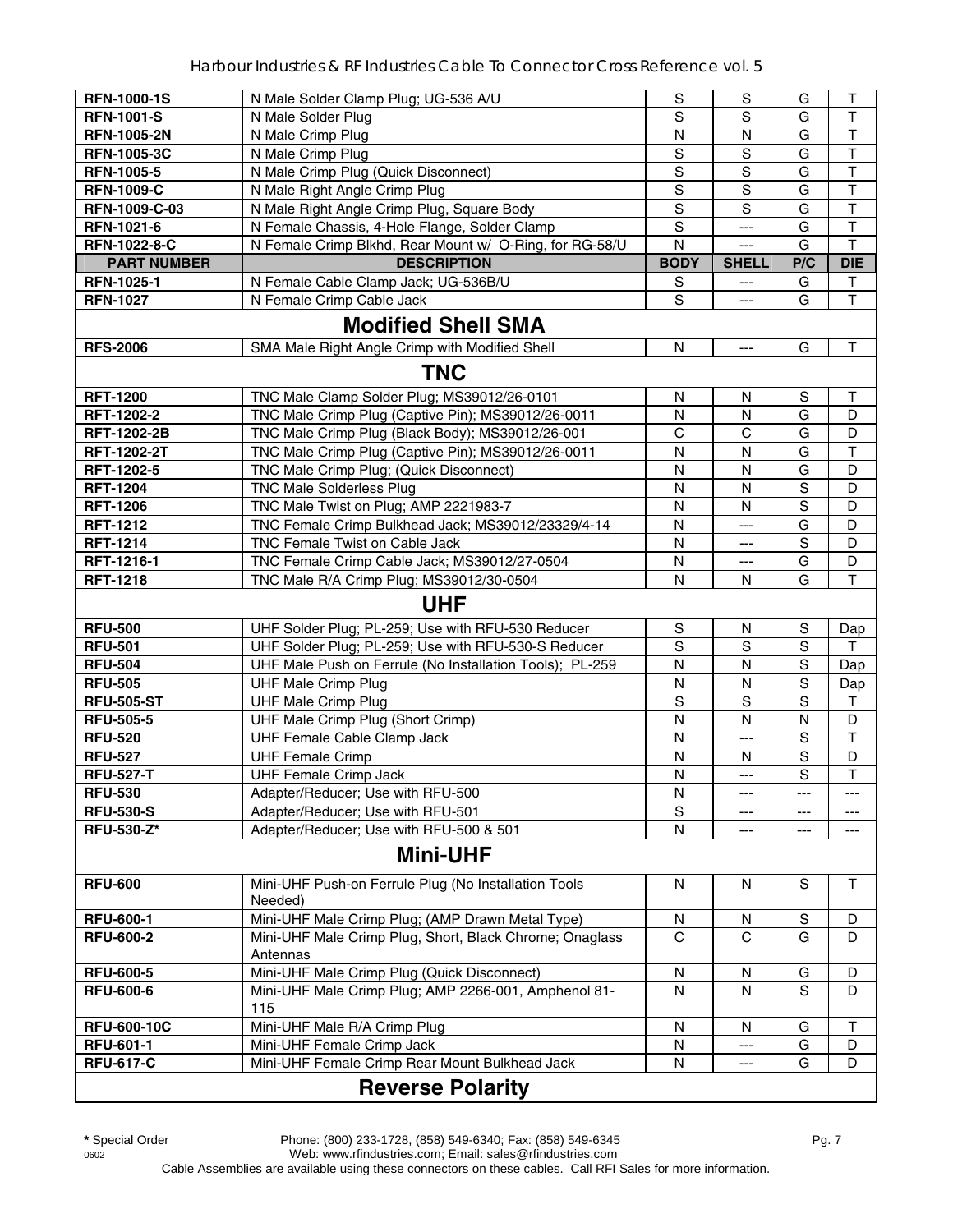| <b>RP-1005-C</b>  | N Reverse Polarity Male Crimp Plug (Female Contact)     | N | N       | G |  |
|-------------------|---------------------------------------------------------|---|---------|---|--|
| <b>RP-1106-C</b>  | BNC Reverse Polarity Male Crimp Plug (Female Contact)   | N | N       | G |  |
| <b>RP-1117-C</b>  | BNC Reverse Polarity Crimp Bulkhead Jack (Male Contact) | N | $- - -$ | G |  |
| <b>RP-1202-C</b>  | TNC Reverse Polarity Male Crimp Plug (Female Contact)   | N | N       | G |  |
| <b>RP-1212-C</b>  | TNC Reverse Polarity Crimp Bulkhead Jack (Male Contact) | N | $- - -$ | G |  |
| <b>RP-3000-C</b>  | SMA Reverse Polarity Male Crimp Plug (Female Contact)   | N | N       | G |  |
| RP-3000-1C        | SMA Reverse Polarity Male Crimp Plug (Female Contact)   | G | G       | G |  |
| <b>RP-3010-1C</b> | SMA Reverse Polarity R/A Crimp Plug (Female Contact)    | G | G       | G |  |
| RP-3050-1C        | SMA Reverse Polarity Crimp Jack (Male Contact)          | N | $- - -$ | G |  |
| RP-3252-1C        | SMA Reverse Polarity Crimp Bulkhead Jack (Male Contact) | G |         | G |  |

| <b>PART NUMBER</b> | <b>DESCRIPTION</b>                           | <b>BODY</b> | <b>SHELL</b> | P/C | <b>DIE</b> |
|--------------------|----------------------------------------------|-------------|--------------|-----|------------|
|                    | <b>SMA</b>                                   |             |              |     |            |
| <b>RSA-3000-C</b>  | SMA Male Crimp Plug                          | N           | N            | G   | Т          |
| <b>RSA-3000-1C</b> | SMA Male Crimp Plug, Three Piece             | N           | G            | G   | Т          |
| <b>RSA-3010-C</b>  | SMA Male R/A Crimp Plug                      | N           | N            | G   | т          |
| <b>RSA-3050-C</b>  | <b>SMA Female Crimp</b>                      | N           | ---          | G   | T          |
| <b>RSA-3060-C*</b> | SMA Female Right Angle Crimp Jack            | N           | ---          | G   | Т          |
| <b>RSA-3100-C</b>  | SMA Male Clamp Solder Plug                   | N           | N            | G   | T          |
| <b>RSA-3110-C</b>  | SMA Male Right Angle Clamp Plug              | N           | N            | G   | T          |
| RSA-3220-C*        | SMA Male Crimp Bulkhead, 2-Hole Flange       | N           | N            | G   | T          |
| <b>RSA-3230-C*</b> | SMA Male Crimp Bulkhead, 4-Hole Flange       | N           | N            | G   | T          |
| RSA-3252-1C*       | <b>SMA Female Crimp Bulkhead</b>             | G           | ---          | G   | Т          |
| <b>RSA-3252-C</b>  | SMA Female Crimp Bulkhead                    | N           | ---          | G   | T          |
| <b>RSA-3260-C</b>  | SMA Female Crimp Bulkhead, 2-Hole Flange     | N           | ---          | G   | T          |
| <b>RSA-3270-C</b>  | SMA Female Crimp Bulkhead, 4-Hole Flange     | N           | ---          | G   | т          |
|                    | <b>Reverse Thread</b>                        |             |              |     |            |
| <b>RT-1005-C</b>   | N Reverse Thread Male Crimp Plug             | N           | N            | G   | Т          |
| RT-1009-C-03       | N Reverse Thread Right Angle Male Crimp Plug | N           | N            | G   | T          |
| <b>RT-1200-C</b>   | TNC Reverse Thread Male Clamp Plug           | N           | N            | S   | Т          |
| <b>RT-1202-C</b>   | TNC Reverse Thread Male Crimp Plug           | N           | N            | G   | D          |
| RT-3000-1C         | SMA Reverse Thread Male Crimp Plug           | N           | N            | G   | T          |

#### **Harbour CN142SCSC, CN142TCTC, CN400SCSC, CN400TCTC, M17/60- RG142, M17/128-RG400, M17/158-00001, M17/175-00001, SB142, SB400**

| <b>PART NUMBER</b>   | <b>DESCRIPTION</b>                                       | <b>SHELL</b> | <b>BODY</b> | P/C | <b>DIE</b> |
|----------------------|----------------------------------------------------------|--------------|-------------|-----|------------|
|                      | <b>BNC</b>                                               |              |             |     |            |
| RFB-1100-2           | <b>BNC Male Clamp Plug</b>                               | N            | N           | G   | D          |
| <b>RFB-1100-2ST</b>  | <b>BNC Male Clamp Plug</b>                               | S            | S           | G   | т          |
| <b>RFB-1102-T</b>    | <b>BNC Male Solderless Clamp Plug</b>                    | N            | N           | S   | т          |
| <b>RFB-1106-C1ST</b> | <b>BNC Male Crimp Plug</b>                               | S            | S           | G   | т          |
| RFB-1106-2TC1        | <b>BNC Male Crimp Plug</b>                               | N            | N           | G   | T          |
| <b>RFB-1106-C1</b>   | <b>BNC Male Crimp</b>                                    | N            | N           | G   | D          |
| RFB-1110-C-04        | <b>BNC Male Right Angle Clamp Plug</b>                   | S            | S           | G   | T          |
| <b>RFB-1110-C1</b>   | BNC Male Right Angle Crimp Plug, RG-55                   | N            | N           | G   | т          |
| <b>RFB-1117-C1</b>   | BNC Female Crimp Rear Mount Bulkhead Jack                | N            | ---         | G   | D          |
| <b>RFB-1123-C1</b>   | <b>BNC Female Crimp</b>                                  | N            | ---         | G   | т          |
|                      | <b>7/16 Din</b>                                          |              |             |     |            |
| RFD-1600-2-C1        | 7/16 Din Male Clamp Plug Combo Straight or Right Angle   | S            | S           | S   | т          |
| RFD-1605-2-C1        | 7/16 Din Male Crimp Plug Combo Straight or Right Angle   | S            | S           | S   | т          |
| RFD-1611-2-C1*       | 7/16 Din Male Crimp Rear Mount Bulkhead Plug             | S            | S           | S   | т          |
| RFD-1625-2-C1        | 7/16 Din Female Clamp Jack Combo Straight or Right Angle | S            | ---         | S   |            |

**\*** Special Order Phone: (800) 233-1728, (858) 549-6340; Fax: (858) 549-6345 Pg. 8 0602 Web: www.rfindustries.com; Email: sales@rfindustries.com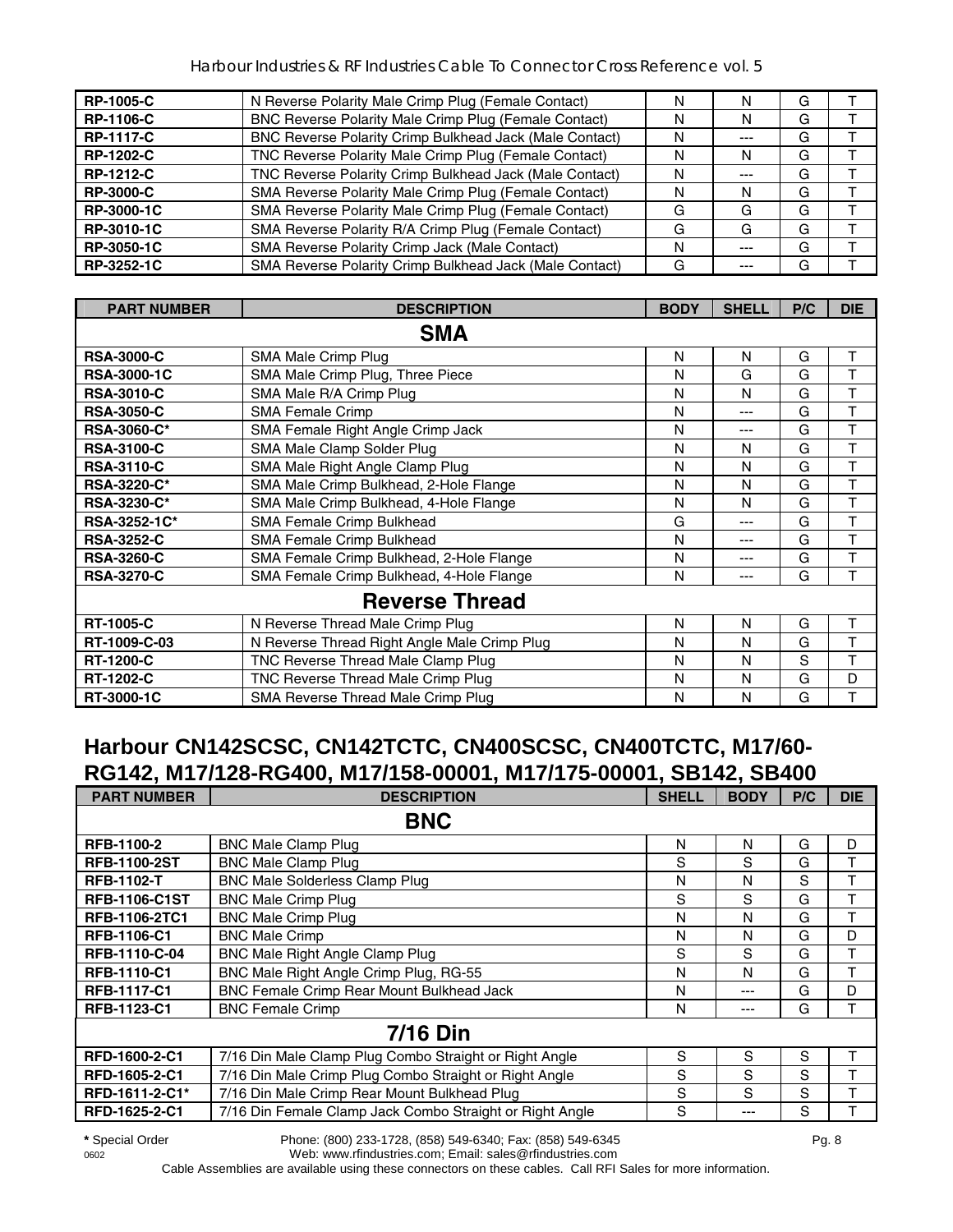| RFD-1630-2-C1                | 7/16 Din Female Crimp Jack Combo Straight or Right Angle                                | $\mathbb S$    | ---               | $\mathbf S$ | $\top$       |
|------------------------------|-----------------------------------------------------------------------------------------|----------------|-------------------|-------------|--------------|
| RFD-1641-2-C1*               | 7/16 Din Female 4-Hole Flange Panel Mount Clamp Jack Combo                              | S              | $---$             | S           | T            |
|                              | Straight or Right Angle                                                                 |                |                   |             |              |
| RFD-1642-2-C1*               | 7/16 Din Female 4-Hole Flange Panel Mount Crimp Jack Combo                              | S              | ---               | S           | $\mathsf T$  |
|                              | Straight or Right Angle                                                                 |                |                   |             |              |
|                              | N                                                                                       |                |                   |             |              |
| <b>RFN-1000-N</b>            | N Male Clamp Plug                                                                       | N              | N                 | G           | T            |
| <b>RFN-1000-1S</b>           | N Male Clamp Plug                                                                       | ${\mathsf S}$  | S                 | G           | $\top$       |
| <b>RFN-1001-S</b>            | N Male Solder Plug                                                                      | $\mathbb S$    | S                 | G           | $\top$       |
| <b>RFN-1005-C1</b>           | N Male Crimp Plug                                                                       | $\mathsf S$    | $\mathsf{N}$      | G           | T            |
| RFN-1005-3C1                 | N Male Crimp Plug                                                                       | $\mathbf S$    | S                 | G           | T            |
| RFN-1005-5C1                 | N Male Quick Disconnect Crimp Plug                                                      | $\mathbf S$    | $\mathbf S$       | G           | $\mathsf T$  |
| <b>RFN-1009-C1</b>           | N Male R/A Crimp Plug                                                                   | $\overline{s}$ | $\overline{s}$    | G           | $\mathsf{T}$ |
| <b>PART NUMBER</b>           | <b>DESCRIPTION</b>                                                                      | <b>SHELL</b>   | <b>BODY</b>       | P/C         | <b>DIE</b>   |
| RFN-1021-6                   | N Female 4-Hole Flange Panel Mount Clamp Jack                                           | S              | $\overline{a}$    | G           | Т            |
| RFN-1022-8-C1                | N Female Crimp, Rear Mount Bulkhead, RG-142/U                                           | N              | ---               | G           | $\top$       |
| RFN-1025-1                   | N Female Clamp Jack                                                                     | $\mathbb S$    | ---               | G           | T            |
| RFN-1027-C1                  | N Female Crimp Jack                                                                     | $\overline{s}$ | ---               | G           | T            |
|                              | <b>TNC</b>                                                                              |                |                   |             |              |
|                              |                                                                                         |                |                   |             |              |
| <b>RFT-1200</b>              | <b>TNC Male Clamp Plug</b>                                                              | $\mathsf{N}$   | N                 | G           | т            |
| RFT-1202-C1                  | <b>TNC Male Crimp Plug</b>                                                              | N              | $\mathsf{N}$<br>N | G<br>G      | D<br>T       |
| RFT-1202-2TC1<br>RFT-1212-C1 | TNC Male Crimp, RG-142/U<br>TNC Female Crimp Bulkhead Jack, Rear Mount with D-Flat & O- | N<br>N         |                   | G           | D            |
|                              |                                                                                         |                | ---               |             |              |
| RFT-1216-C1                  | Ring<br><b>TNC Female Crimp Jack</b>                                                    | $\mathsf{N}$   | ---               | G           | D            |
| RFT-1218-C1                  | TNC Male R/A Crimp Plug                                                                 | N              | N                 | G           | T            |
|                              |                                                                                         |                |                   |             |              |
|                              | <b>UHF</b>                                                                              |                |                   |             |              |
| <b>RFU-500</b>               | UHF Solder Plug, PL-259                                                                 | $\mathbb S$    | N                 | S           | Dap          |
| <b>RFU-501</b>               | UHF Solder Plug, PL-259                                                                 | S              | S                 | $\mathbf S$ | т            |
| <b>RFU-505-C1</b>            | <b>UHF Male Crimp</b>                                                                   | N              | N                 | S           | Dap          |
| <b>RFU-520</b>               | <b>UHF Female Clamp Jack</b>                                                            | N              | ---               | S           | T            |
| <b>RFU-530</b>               | Reducer/Adapter, Use with RFU-500 & 501; UG-175/U                                       | ---            | N                 | ---         | ---          |
| <b>RFU-530-S</b>             | Reducer/Adapter, Use with RFU-500 & 501; UG-175/U                                       | ---            | S                 | ---         | ---          |
| <b>RFU-530-Z*</b>            | Reducer/Adapter, Use with RFU-500 & 501; UG-175/U                                       | $---$          | N                 | $\cdots$    | ---          |
|                              | <b>Mini-UHF</b>                                                                         |                |                   |             |              |
| RFU-600-1C1                  | Mini-UHF Male Crimp Plug                                                                | ${\sf N}$      | ${\sf N}$         | G           | D            |
| <b>RFU-600-6C1</b>           | Mini-UHF Male Crimp Plug                                                                | N              | N                 | $\mathbf S$ | D            |
| <b>RFU-600-10C1</b>          | Mini-UHF Male R/A Crimp Plug                                                            | N              | N                 | G           | т            |
| <b>RFU-601-C1</b>            | Mini-UHF Female Crimp Jack, Die-cast Zinc                                               | N              |                   | S           | D            |
|                              | <b>Reverse Polarity</b>                                                                 |                |                   |             |              |
| RP-1005-C1                   | N Reverse Polarity Crimp Plug (Female Contact)                                          | N              | N                 | G           | Τ            |
| RP-1202-C1                   | TNC Reverse Polarity Crimp Plug (Female Contact)                                        | N              | N                 | G           | T            |
| RP-1212-C1                   | TNC Reverse Polarity Rear Mount B/H Crimp Jack (Male Contact)                           | N              | ---               | G           | T            |
| RP-3000-C1                   | SMA Reverse Polarity Crimp Plug (Female Contact)                                        | N              | N                 | G           | T            |
| RP-3000-1C1                  | SMA Reverse Polarity Crimp Plug (Female Contact)                                        | G              | G                 | G           | T            |
| RP-3010-1C1                  | SMA Reverse Polarity Right Angle Crimp Plug (Female Contact)                            | G              | G                 | G           | $\mathsf T$  |
| RP-3050-1C1                  | SMA Reverse Polarity Female Crimp Jack (Male Contact)                                   | G              | ---               | G           | T            |
| RP-3252-1C1                  | SMA Reverse Polarity Bulkhead Crimp Jack (Male Contact)                                 | G              | ---               | G           | $\mathsf T$  |
|                              | <b>SMA</b>                                                                              |                |                   |             |              |
| <b>RSA-3000-C1</b>           | SMA Male Crimp Plug                                                                     | N              | N                 | G           | Т            |
| RSA-3010-1C1                 | SMA Male Right Angle Crimp                                                              | G              | G                 | G           | $\top$       |
| RSA-3010-C1                  | SMA Male Right Angle Crimp                                                              | N              | N                 | G           | $\sf T$      |
| <b>RSA-3050-C1</b>           | SMA Female Crimp Jack                                                                   | N              | $---$             | G           | $\top$       |
|                              |                                                                                         |                |                   |             |              |

**\*** Special Order Phone: (800) 233-1728, (858) 549-6340; Fax: (858) 549-6345 Pg. 9

0602 Web: www.rfindustries.com; Email: sales@rfindustries.com Cable Assemblies are available using these connectors on these cables. Call RFI Sales for more information.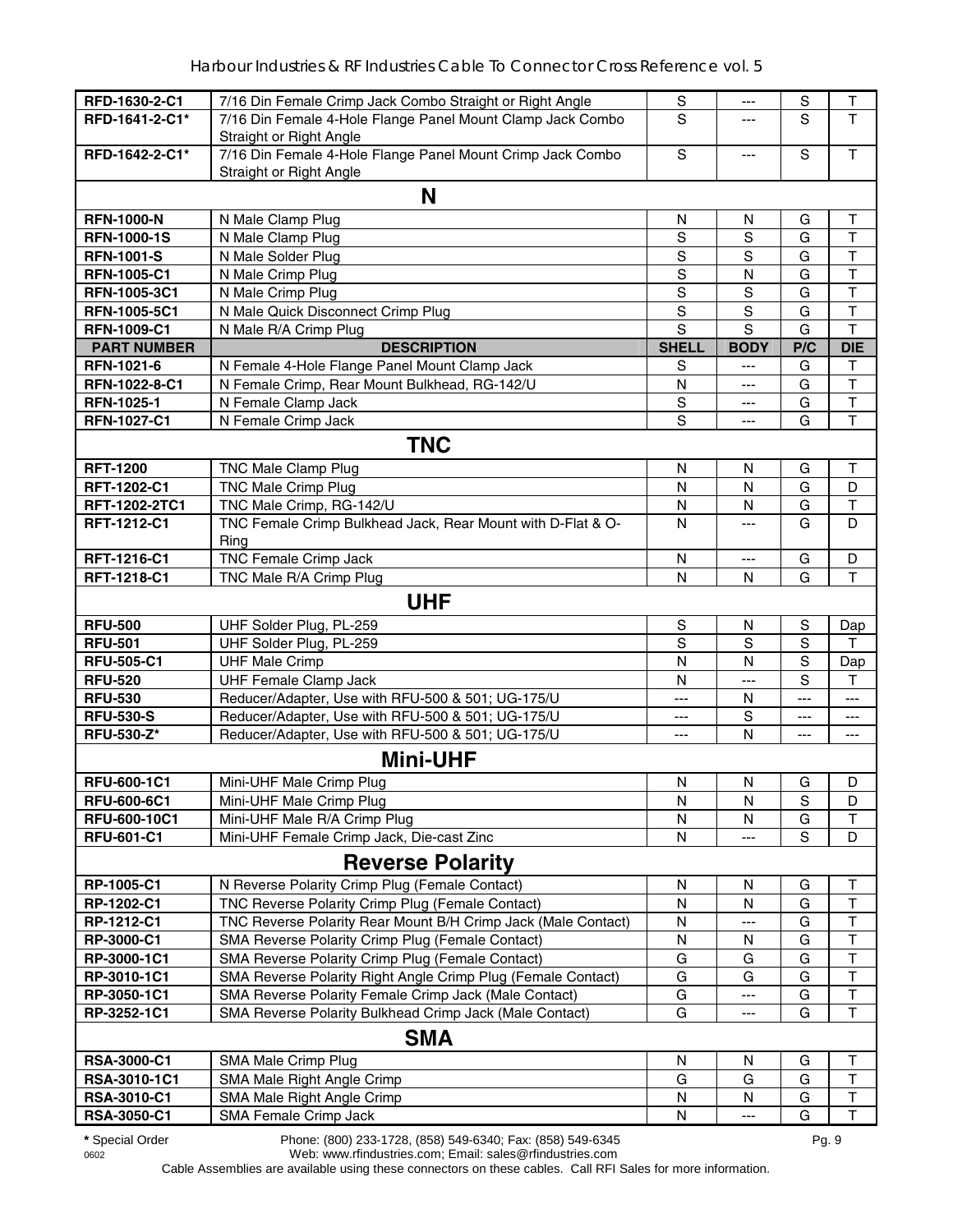| <b>RSA-3100-C</b>  | SMA Male Clamp Plug                          | N | N     | G |  |
|--------------------|----------------------------------------------|---|-------|---|--|
| <b>RSA-3110-C</b>  | SMA Male Right Angle Clamp Plug              | N | N     | G |  |
| RSA-3252-1C1       | SMA Female Crimp Rear Mount Bulkhead Jack    | G | ---   | G |  |
| <b>RSA-3252-C1</b> | SMA Female Crimp Rear Mount Bulkhead Jack    | N | $---$ | G |  |
|                    | <b>Reverse Thread</b>                        |   |       |   |  |
| RT-1005-C1         | N Reverse Thread Male Crimp Plug             | N |       | G |  |
| RT-1009-C1-03      | N Reverse Thread Male Right Angle Crimp Plug | N | N     | G |  |
| <b>RT-1200-C</b>   | TNC Reverse Thread Male Crimp Plug           | N |       | G |  |
| RT-1202-C1         | TNC Reverse Thread Male Crimp Plug           | N | N     | G |  |
| RT-3000-1C1        | SMA Reverse Thread Male Crimp Plug           | G | G     | G |  |

#### **Harbour HPF200**

| <b>PART NUMBER</b>   | <b>DESCRIPTION</b>                                           | <b>SHELL</b>   | <b>BODY</b>             | P/C            | <b>DIE</b>              |  |  |  |
|----------------------|--------------------------------------------------------------|----------------|-------------------------|----------------|-------------------------|--|--|--|
| <b>BNC</b>           |                                                              |                |                         |                |                         |  |  |  |
| <b>RFB-1100-C2ST</b> | <b>BNC Male Clamp Plug</b>                                   | S              | S                       | G              | $\mathsf T$             |  |  |  |
| RFB-1106-C2          | <b>BNC Male Crimp Plug</b>                                   | N              | N                       | G              | D                       |  |  |  |
| <b>RFB-1106-C2ST</b> | <b>BNC Male Crimp Plug</b>                                   | $\mathbf S$    | $\mathbf S$             | G              | $\overline{\mathsf{T}}$ |  |  |  |
| <b>RFB-1106-C2T</b>  | <b>BNC Male Crimp Plug</b>                                   | $\overline{N}$ | N                       | G              | $\overline{\mathsf{T}}$ |  |  |  |
| RFB-1110-C2          | <b>BNC Male Right Angle Crimp Plug</b>                       | $\overline{N}$ | N                       | G              | $\overline{\mathsf{T}}$ |  |  |  |
| <b>RFB-1110-C2S</b>  | <b>BNC Male Right Angle Clamp Plug</b>                       | $\overline{s}$ | $\overline{s}$          | $\mathbf S$    | $\top$                  |  |  |  |
| RFB-1117-C2          | BNC Female Crimp Rear Mount Bulkhead Jack                    | $\mathsf{N}$   | $\overline{a}$          | G              | D                       |  |  |  |
| RFB-1123-C2          | <b>BNC Female Crimp Jack</b>                                 | $\overline{N}$ | $\overline{a}$          | G              | $\mathsf{T}$            |  |  |  |
|                      | <b>7/16 Din</b>                                              |                |                         |                |                         |  |  |  |
| RFD-1600-2-C         | 7/16 Din Male Clamp Plug Combo Straight or Right Angle       | $\mathsf S$    | $\mathsf S$             | S              | Т                       |  |  |  |
| RFD-1605-2-C         | 7/16 Din Male Crimp Plug Combo Straight or Right Angle       | $\mathsf S$    | S                       | $\mathbf S$    | $\mathsf T$             |  |  |  |
| RFD-1625-2-C         | 7/16 Din Female Clamp Jack Combo Straight or Right Angle     | $\overline{s}$ | $\overline{a}$          | $\overline{s}$ | $\overline{\mathsf{T}}$ |  |  |  |
| RFD-1630-2-C         | 7/16 Din Female Crimp Jack Combo Straight or Right Angle     | $\overline{s}$ | $\overline{a}$          | S              | $\overline{\mathsf{T}}$ |  |  |  |
| RFD-1641-2-C*        | 7/16 Din 4-Hole Panel Mount Clamp Jack Combo Straight or R/A | $\mathbb S$    | $\overline{a}$          | S              | $\mathsf T$             |  |  |  |
| RFD-1642-2-C*        | 7/16 Din 4-Hole Panel Mount Clamp Jack Combo Straight or R/A | S              | $---$                   | S              | T                       |  |  |  |
|                      | <b>FME</b>                                                   |                |                         |                |                         |  |  |  |
| <b>RFE-6050-C2</b>   | FME Female Crimp Jack                                        | N              | $---$                   | G              | T                       |  |  |  |
|                      | N                                                            |                |                         |                |                         |  |  |  |
| <b>RFN-1000-C2</b>   | N Male Clamp Plug                                            | $\mathsf{N}$   | N                       | G              | $\mathsf T$             |  |  |  |
| <b>RFN-1000-C2S</b>  | N Male Clamp Plug                                            | $\overline{s}$ | $\overline{s}$          | G              | $\mathsf T$             |  |  |  |
| <b>RFN-1001-S</b>    | N Male Solder Plug                                           | $\overline{s}$ | $\overline{s}$          | G              | $\overline{\mathsf{T}}$ |  |  |  |
| <b>RFN-1005-C2</b>   | N Male Crimp                                                 | $\overline{N}$ | ${\sf N}$               | G              | $\overline{\mathsf{T}}$ |  |  |  |
| <b>RFN-1005-C2S</b>  | N Male Crimp                                                 | $\mathbf S$    | $\mathbf S$             | G              | $\overline{\mathsf{T}}$ |  |  |  |
| <b>RFN-1009-C2</b>   | N Male Right Angle Crimp                                     | $\overline{s}$ | $\overline{s}$          | G              | $\overline{\mathsf{T}}$ |  |  |  |
| RFN-1022-8-C2        | N Female Crimp, Rear Mount Bulkhead                          | $\overline{N}$ | $\overline{a}$          | G              | $\overline{\mathsf{T}}$ |  |  |  |
| <b>RFN-1025-C2</b>   | N Female Solder Clamp                                        | $\mathbf S$    | $---$                   | G              | $\top$                  |  |  |  |
| <b>RFN-1027-C2</b>   | N Female Crimp Jack                                          | $\mathbf S$    | $\overline{a}$          | G              | T                       |  |  |  |
|                      | <b>TNC</b>                                                   |                |                         |                |                         |  |  |  |
| RFT-1200-C2          | <b>TNC Male Clamp</b>                                        | $\mathsf{N}$   | $\mathsf{N}$            | $\mathbf S$    | $\top$                  |  |  |  |
| RFT-1202-C2          | <b>TNC Male Crimp</b>                                        | $\mathsf{N}$   | $\mathsf{N}$            | G              | D                       |  |  |  |
| RFT-1202-C2T         | <b>TNC Male Crimp</b>                                        | N              | N                       | G              | $\mathsf T$             |  |  |  |
| RFT-1212-C2          | TNC Female Crimp Rear Mount Bulkhead Jack                    | N              | N                       | G              | D                       |  |  |  |
| RFT-1216-C2          | TNC Female Crimp Jack                                        | $\mathsf{N}$   | $\overline{\mathsf{N}}$ | G              | D                       |  |  |  |
| RFT-1218-C2          | <b>TNC Male Right Angle Crimp Plug</b>                       | N              | N                       | G              | T                       |  |  |  |
|                      | <b>UHF</b>                                                   |                |                         |                |                         |  |  |  |
| <b>RFU-500</b>       | <b>UHF Male Solder Plug</b>                                  | $\mathsf S$    | N                       | $\mathbf S$    | Dap                     |  |  |  |
| * Special Order      | Phone: (800) 233-1728, (858) 549-6340; Fax: (858) 549-6345   |                |                         | Pg. 10         |                         |  |  |  |

0602 Web: www.rfindustries.com; Email: sales@rfindustries.com Cable Assemblies are available using these connectors on these cables. Call RFI Sales for more information.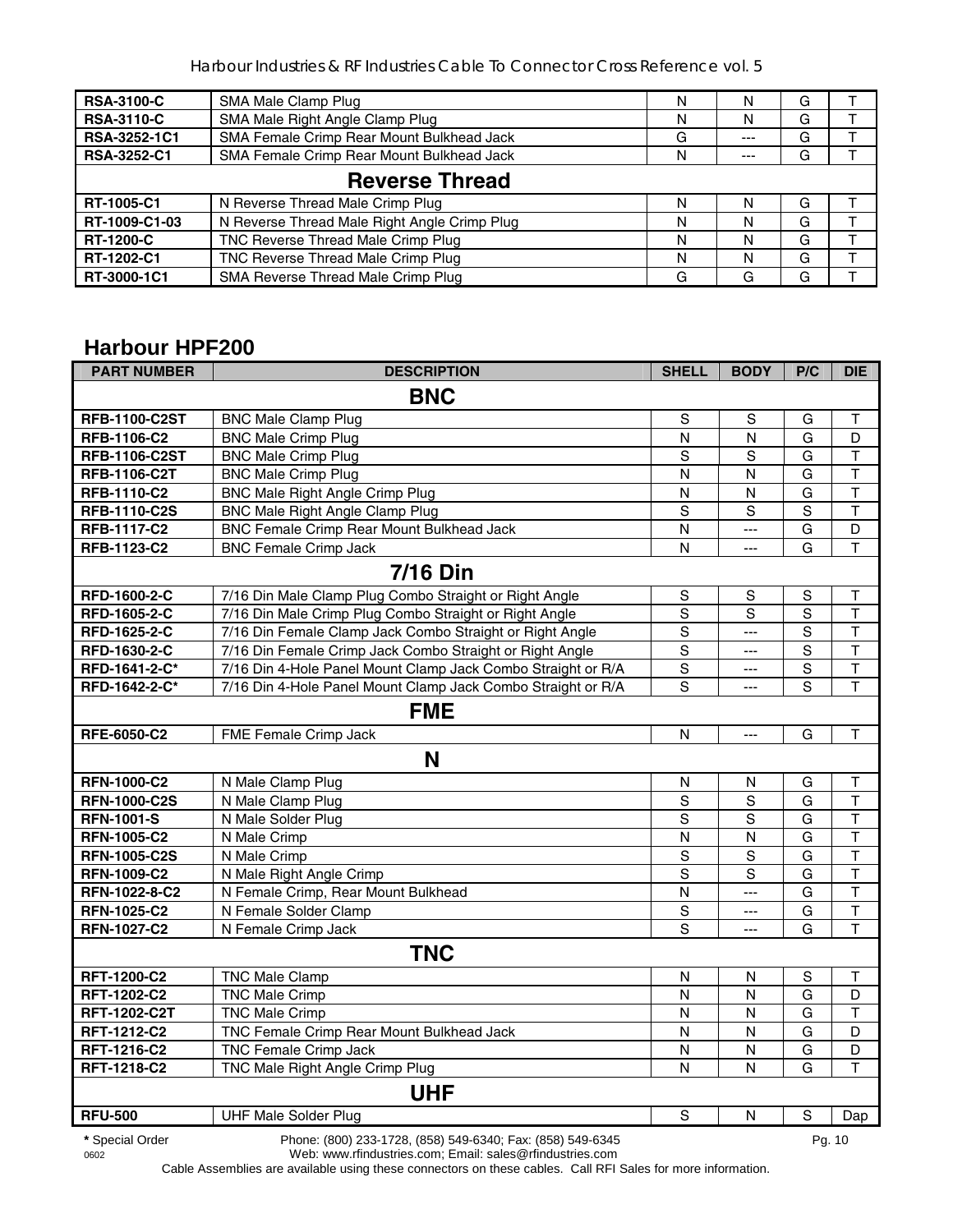| <b>RFU-501</b>     | <b>UHF Male Solder Plug</b>                       | S   | S     | S   |     |  |  |  |  |  |
|--------------------|---------------------------------------------------|-----|-------|-----|-----|--|--|--|--|--|
| <b>RFU-504</b>     | UHF Male Push-On Ferrule Plug                     | N   | N     | S   | Dap |  |  |  |  |  |
| <b>RFU-505</b>     | <b>UHF Male Crimp Plug</b>                        | N   | N     | S   | Dap |  |  |  |  |  |
| <b>RFU-505-ST</b>  | <b>UHF Male Crimp Plug</b>                        | S   | S     | S   |     |  |  |  |  |  |
| <b>RFU-505-5</b>   | <b>UHF Male Crimp Plug</b>                        | N   | N     | N   | D   |  |  |  |  |  |
| <b>RFU-520-C2</b>  | <b>UHF Female Clamp Jack</b>                      | Ν   | $---$ | S   |     |  |  |  |  |  |
| <b>RFU-530</b>     | Reducer/Adapter, Use with RFU-500 & 501; UG-175/U | --- | N     | --- | --- |  |  |  |  |  |
| <b>RFU-530-S</b>   | Reducer/Adapter, Use with RFU-500 & 501; UG-175/U | --- | S     | --- | --- |  |  |  |  |  |
| <b>RFU-530-Z*</b>  | Reducer/Adapter, Use with RFU-500 & 501; UG-175/U | --- | Ν     | --- | --- |  |  |  |  |  |
|                    | <b>Mini-UHF</b>                                   |     |       |     |     |  |  |  |  |  |
| <b>RFU-600-1C2</b> | Mini-UHF Male Crimp Plug                          | N   | N     | G   | D   |  |  |  |  |  |
| <b>RFU-601-C2</b>  | Mini-UHF Female Crimp Jack                        | N   | N     | S   | D   |  |  |  |  |  |

| <b>PART NUMBER</b>  | <b>DESCRIPTION</b>                                      | <b>SHELL</b> | <b>BODY</b> | P/C | <b>DIE</b> |
|---------------------|---------------------------------------------------------|--------------|-------------|-----|------------|
|                     | <b>Reverse Polarity</b>                                 |              |             |     |            |
| <b>RP-1106-C2</b>   | <b>BNC Reverse Polarity Crimp Plug (Female Contact)</b> | N            | N           | G   | т          |
| RP-1202-C2          | TNC Reverse Polarity Crimp Plug (Female Contact)        | N            | N           | G   |            |
| RP-3000-C2          | SMA Reverse Polarity Crimp Plug (Female Contact)        | N            | N           | G   |            |
|                     | <b>SMA</b>                                              |              |             |     |            |
| <b>RSA-3000-1C2</b> | SMA Male Crimp Plug                                     | G            | G           | G   | т          |
| <b>RSA-3000-C2</b>  | SMA Male Crimp Plug                                     | N            | N           | G   |            |
| <b>RSA-3010-C2</b>  | SMA Male Right Angle Crimp Plug                         | N            | N           | G   |            |
| <b>RSA-3050-C2</b>  | <b>SMA Female Crimp Jack</b>                            | N            | $---$       | G   | T          |
|                     |                                                         |              |             |     |            |
| <b>RSA-3100-C2</b>  | SMA Male Solder Clamp Plug                              | N            | N           | G   | т          |
| <b>RSA-3252-C2</b>  | SMA Female Rear Mount Bulkhead Jack                     | N            | ---         | G   | т          |
| <b>RSA-3100-C2</b>  | SMA Male Solder Clamp Plug                              | N            | N           | G   |            |
|                     | <b>Reverse Thread</b>                                   |              |             |     |            |
| RT-1005-C2          | N Reverse Thread Male Crimp Plug                        | N            | N           | G   | т          |
| RT-1202-C2          | TNC Reverse Thread Male Crimp Plug                      | N            | N           | G   |            |

#### **Harbour H2773, H2927**

| <b>PART NUMBER</b> | <b>DESCRIPTION</b>                               | <b>BODY</b> | <b>SHELL</b> | P/C    | <b>DIE</b> |
|--------------------|--------------------------------------------------|-------------|--------------|--------|------------|
|                    | <b>BNC</b>                                       |             |              |        |            |
| RFB-1707-D3*       | <b>BNC Male Crimp Plug</b>                       | Ν           | N            | G      |            |
| RFB-1717-D3*       | <b>BNC Female Crimp Rear Mount Bulkhead Jack</b> | N           | $---$        | ⌒<br>G |            |

## **Harbour H10600, HPF400**

| <b>PART NUMBER</b>  | <b>DESCRIPTION</b>                                                        | <b>BODY</b> | <b>SHELL</b> | P/C | <b>DIE</b> |
|---------------------|---------------------------------------------------------------------------|-------------|--------------|-----|------------|
|                     | <b>BNC</b>                                                                |             |              |     |            |
| <b>RFB-1101-1SI</b> | <b>BNC Male Clamp Plug</b>                                                | S           | S            | G   |            |
|                     | <b>7/16 Din</b>                                                           |             |              |     |            |
| <b>RFD-1600-2-E</b> | 7/16 Din Male Clamp Plug Combo Straight or Right Angle                    | S           | S            | S   |            |
| <b>RFD-1604-21</b>  | 7/16 Din Male Crimp Plug Combo Straight or Right Angle                    | S           | S            | S   |            |
| <b>RFD-1605-2-E</b> | 7/16 Din Male Crimp Plug Combo Straight or Right Angle                    | S           | S            | S   |            |
| <b>RFD-1625-2-E</b> | 7/16 Din Female Clamp Jack Combo Straight or Right Angle                  | S           | $---$        | S   |            |
| <b>RFD-1630-2-E</b> | 7/16 Din Female Clamp Jack Combo Straight or Right Angle                  | S           | $---$        | S   |            |
| RFD-1641-2-E*       | 7/16 Din Female 4 Hole Flange Clamp Jack Combo Straight or<br>Right Angle | S           | ---          | S   |            |

**\*** Special Order Phone: (800) 233-1728, (858) 549-6340; Fax: (858) 549-6345 Pg. 11 Web: www.rfindustries.com; Email: sales@rfindustries.com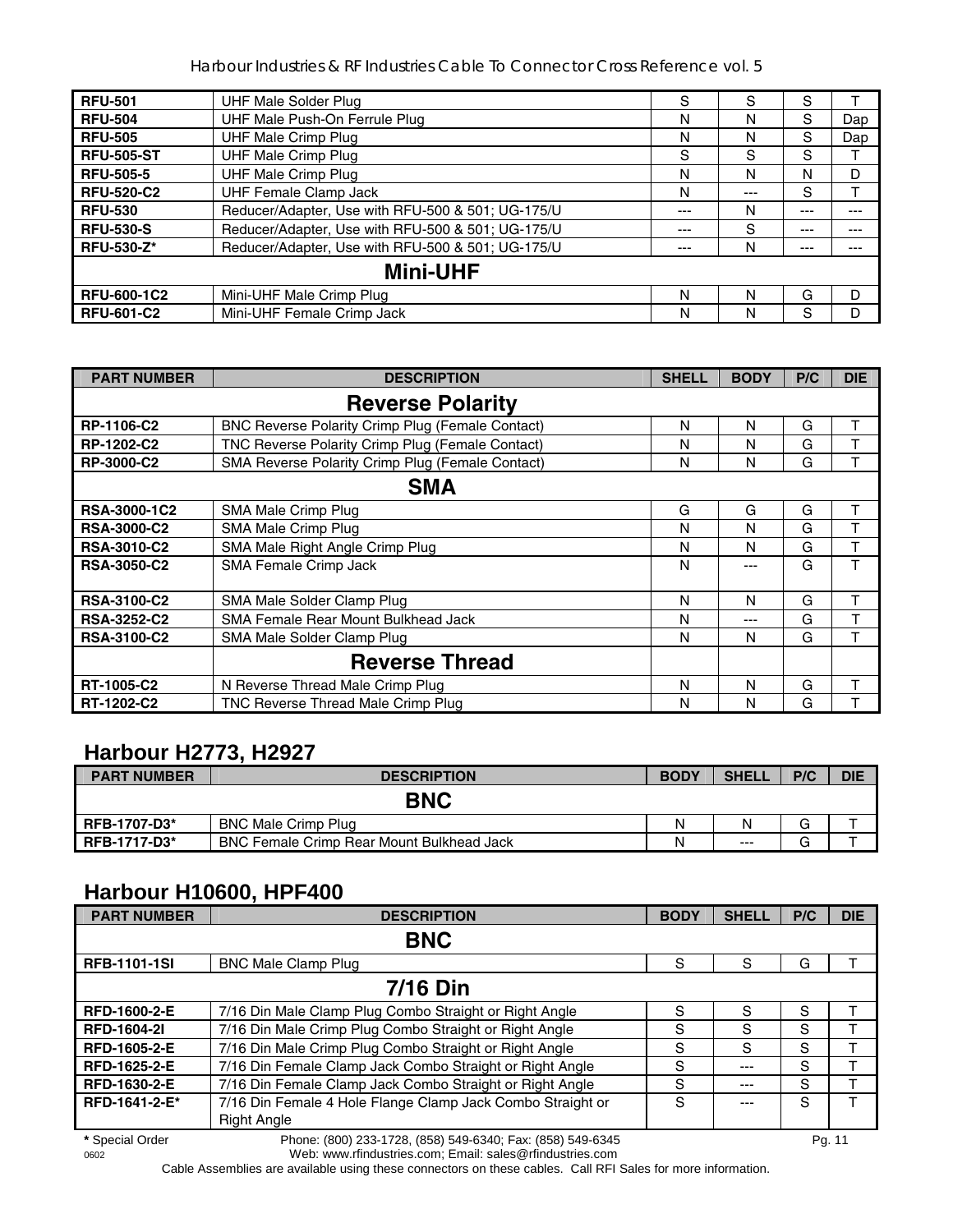| RFD-1642-2-E*       | 7/16 Din Female 4 Hole Flange Crimp Jack Combo Straight or<br><b>Right Angle</b> | S |     | S |  |
|---------------------|----------------------------------------------------------------------------------|---|-----|---|--|
|                     | N                                                                                |   |     |   |  |
| <b>RFN-1001-S</b>   | N Male Solder Plug                                                               | S | S   | G |  |
| <b>RFN-1002-1SI</b> | N Male Solder Clamp Plug                                                         | S | S   | G |  |
| <b>RFN-1006-31</b>  | N Male Crimp Plug; UG-1681/U                                                     | S | S   | G |  |
| <b>RFN-1009-31</b>  | N Male Right Angle Crimp Plug                                                    | S | S   | G |  |
| <b>RFN-1024-1SI</b> | N Female Cable Clamp Jack; UG-23D/U, F/U                                         | S | --- | G |  |
| <b>RFN-1028-SI</b>  | N Female Crimp Cable Jack; UG-1688/U                                             | S | --- | G |  |
|                     | <b>TNC</b>                                                                       |   |     |   |  |
| <b>RFT-1201-l*</b>  | TNC Male Clamp Plug                                                              | N | N   | G |  |
| <b>RFT-1201-SI</b>  | TNC Male Clamp Plug                                                              | S | S   | G |  |
| <b>RFT-1214-I</b>   | <b>TNC Female Clamp Jack</b>                                                     | N |     | G |  |

| <b>PART NUMBER</b> | <b>DESCRIPTION</b>                                       | <b>BODY</b> | <b>SHELL</b> | P/C | <b>DIE</b> |
|--------------------|----------------------------------------------------------|-------------|--------------|-----|------------|
|                    | <b>UHF</b>                                               |             |              |     |            |
| <b>RFU-500</b>     | UHF Male Solder Plug                                     | S           | N            | S   | Dap        |
| <b>RFU-501</b>     | <b>UHF Male Solder Plug</b>                              | S           | S            | S   |            |
| <b>RFU-503</b>     | UHF Male Clamp Plug, Waterproof w/Silicon Rubber O-Rings | N           | Ν            | S   |            |
| <b>RFU-507-SI</b>  | <b>UHF Male Crimp Plug</b>                               | S           | S            | S   |            |
| <b>RFU-520-I*</b>  | <b>UHF Female Clamp Jack</b>                             | N           | ---          | S   |            |
|                    | <b>Reverse Polarity</b>                                  |             |              |     |            |
| RP-1006-3I         | N Reverse Polarity Male Crimp Plug                       | N           | N            | G   | т          |
| <b>RP-1028-I</b>   | N Reverse Polarity Female Crimp Jack                     | N           | N            | G   |            |
| <b>RP-1202-I</b>   | TNC Reverse Polarity Male Crimp Plug                     | N           | ---          | G   |            |
| <b>RP-1216-I</b>   | TNC Reverse Polarity Female Crimp Jack                   | N           | ---          | G   |            |
| <b>RP-3000-I</b>   | SMA Reverse Polarity Male Crimp Plug                     | N           | N            | G   |            |
|                    | <b>SMA</b>                                               |             |              |     |            |
| <b>RSA-3000-I</b>  | SMA Male Crimp Plug                                      | N           | N            | G   |            |

#### **Harbour HPF300**

| <b>PART NUMBER</b>      | <b>DESCRIPTION</b>                               | <b>BODY</b> | <b>SHELL</b> | P/C | <b>DIE</b> |  |  |  |  |
|-------------------------|--------------------------------------------------|-------------|--------------|-----|------------|--|--|--|--|
|                         |                                                  |             |              |     |            |  |  |  |  |
| <b>RFN-1006-L6</b>      | N Male Crimp Plug                                |             |              | G   |            |  |  |  |  |
| <b>Reverse Polarity</b> |                                                  |             |              |     |            |  |  |  |  |
| RP-1202-L6              | TNC Reverse Polarity Crimp Plug (Female Contact) | Ν           | Ν            | G   |            |  |  |  |  |

#### **Harbour H2869, H2969, PLQ6-60%AL**

| <b>PART NUMBER</b> | <b>DESCRIPTION</b>         | <b>BODY</b> | <b>SHELL</b> | P/C | <b>DIE</b> |
|--------------------|----------------------------|-------------|--------------|-----|------------|
|                    | <b>BNC</b>                 |             |              |     |            |
| <b>RFB-1707-Q1</b> | <b>BNC Male Crimp Plug</b> | N           |              |     |            |

## **Harbour CN179SC, CN179TC, HIS179, LN179, M17/94-RG179**

| <b>PART NUMBER</b> | <b>DESCRIPTION</b>                                         | <b>BODY</b> | <b>SHELL</b> | P/C | <b>DIE</b> |
|--------------------|------------------------------------------------------------|-------------|--------------|-----|------------|
|                    | <b>BNC</b>                                                 |             |              |     |            |
| <b>RFB-1707-S</b>  | <b>BNC Male Crimp Plug</b>                                 | N           | N            | G   |            |
| * Special Order    | Phone: (800) 233-1728, (858) 549-6340; Fax: (858) 549-6345 |             |              |     | Pg. 12     |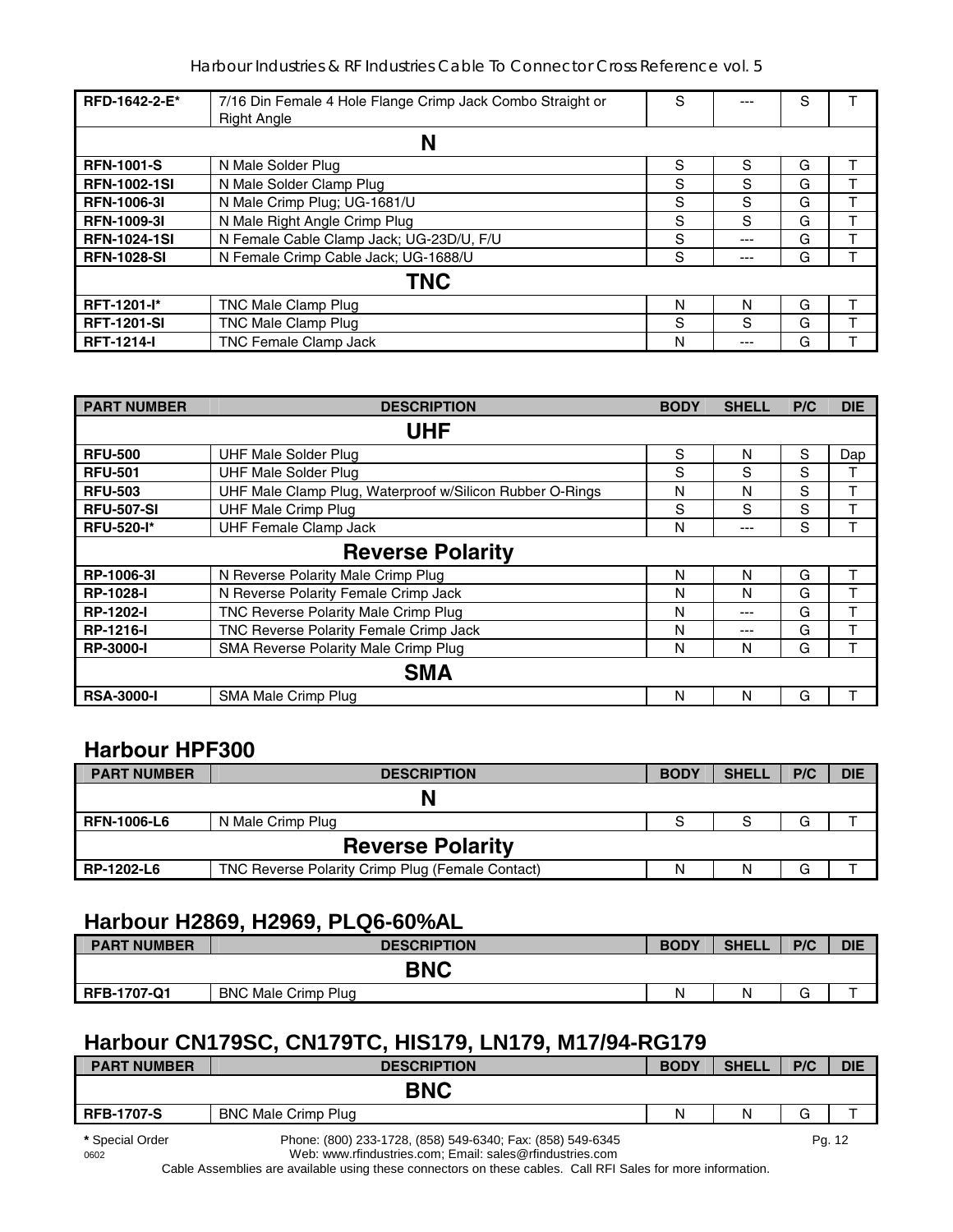| <b>RFB-1710-S*</b> | BNC Male Right Angle Crimp Plug                       | N | N   | G | D |  |
|--------------------|-------------------------------------------------------|---|-----|---|---|--|
| <b>RFB-1717-S</b>  | <b>BNC Female Crimp Rear Mount Bulkhead Jack</b>      | N | --- | G |   |  |
| <b>RFB-1724-S</b>  | <b>BNC Female Crimp Jack</b>                          | N | --- | G |   |  |
| Mini-SMB 75 Ohm    |                                                       |   |     |   |   |  |
| RSB-200-1-179      | SMB Crimp Plug, for RG-179/U Only                     | G | --- | G |   |  |
| RSB-210-1-179      | SMB Right Angle Crimp Plug, for RG-179/U Only         | G | --- | G |   |  |
| RSB-220-1-179      | SMB Crimp Jack, for RG-179/U Only                     | G | --- | G |   |  |
| RSB-221-1-179      | SMB Bulkhead Crimp Jack, for RG-179/U Only            | G | --- | G |   |  |
|                    | SMB 75 Ohm                                            |   |     |   |   |  |
| RSB-300-1-179      | SMB Crimp Plug, for RG-179/U Only                     | G | --- | G |   |  |
| RSB-301-179        | SMB Crimp Plug, with Locking Shell, for RG-179/U Only | N | --- | G |   |  |
| RSB-310-1-179      | SMB Right Angle Crimp Plug, for RG-179/U Only         | G | --- | G |   |  |

## **Harbour LN180, HIS180**

| <b>PART NUMBER</b>     | <b>DESCRIPTION</b>                               | <b>BODY</b> | <b>SHELL</b> | P/C | <b>DIE</b> |  |
|------------------------|--------------------------------------------------|-------------|--------------|-----|------------|--|
|                        | <b>BNC</b>                                       |             |              |     |            |  |
| <b>RFB-1707-S1</b>     | <b>BNC Male Crimp Plug</b>                       | N           | N            | G   |            |  |
| <b>RFB-1710-S1</b>     | BNC Male R/A Crimp Plug                          | N           | N            | G   |            |  |
| <b>RFB-1717-S1</b>     | <b>BNC Female Crimp Rear Mount Bulkhead Jack</b> | N           | ---          | G   | т          |  |
| <b>RFB-1724-S1</b>     | <b>BNC Female Crimp Jack</b>                     | N           | ---          | G   | т          |  |
|                        | Mini-SMB 75 Ohm                                  |             |              |     |            |  |
| <b>RSB-200-1-179DS</b> | Mini-SMB Crimp Plug                              | G           | ---          | G   | т          |  |
| <b>RSB-210-1-179DS</b> | Mini-SMB Right Angle Crimp Plug                  | G           | ---          | G   | т          |  |
| <b>RSB-220-1-179DS</b> | Mini-SMB Crimp Jack                              | G           | ---          | G   |            |  |
| <b>RSB-221-1-179DS</b> | Mini-SMB Crimp Jack                              | G           | ---          | G   | ᠇          |  |
|                        | SMB 75 Ohm                                       |             |              |     |            |  |
| <b>RSB-300-1-179DS</b> | SMB Crimp Plug                                   | G           | ---          | G   | т          |  |
| <b>RSB-301-179DS</b>   | SMB Crimp Plug, with Locking Shell               | N           | ---          | G   |            |  |
| <b>RSB-310-1-179DS</b> | SMB Right Angle Crimp Plug                       | G           | ---          | G   |            |  |

## **Harbour SC405, SC405FJ, SC405PJ, SS405, SS405-HS**

| <b>PART NUMBER</b>   | <b>DESCRIPTION</b>                                    | <b>BODY</b> | <b>SHELL</b> | P/C | <b>DIE</b> |  |
|----------------------|-------------------------------------------------------|-------------|--------------|-----|------------|--|
| N                    |                                                       |             |              |     |            |  |
| <b>RFN-1005-1SR1</b> | N Male Plug                                           | N           | N            | G   |            |  |
| <b>RFN-1022-SR1</b>  | N Female Rear Mount Bulkhead                          | N           | ---          | G   |            |  |
| RFN-1022-2SR1*       | N Female Rear Mount Bulkhead                          | N           | ---          | G   |            |  |
|                      | <b>TNC</b>                                            |             |              |     |            |  |
| <b>RFT-1211-SR1*</b> | <b>TNC Female Bulkhead Jack Front Mount</b>           | N           | ---          | G   |            |  |
| <b>RFT-1212-SR1*</b> | TNC Female Crimp Bulkhead Jack w/ Hex Flange & Gasket | N           | ---          | G   |            |  |
|                      | <b>SMA</b>                                            |             |              |     |            |  |
| RSA-3500-1-085       | SMA Male Plug                                         | N           | G            | G   | т          |  |
| <b>RSA-3500-085</b>  | <b>SMA Male Plug</b>                                  | N           | N            | G   | т          |  |
| RSA-3505-085-03      | <b>SMA Male Plug</b>                                  | G           | SS           | G   | т          |  |
| RSA-3510-1-085       | SMA Male Right Angle Plug                             | N           | G            | G   | т          |  |
| <b>RSA-3510-085</b>  | SMA Male Right Angle Plug                             | N           | N            | G   |            |  |
| RSA-3550-1-085       | SMA Female 2-Hole Flange Panel Mount Jack             | N           | ---          | G   |            |  |

**\*** Special Order Phone: (800) 233-1728, (858) 549-6340; Fax: (858) 549-6345 Pg. 13 Web: www.rfindustries.com; Email: sales@rfindustries.com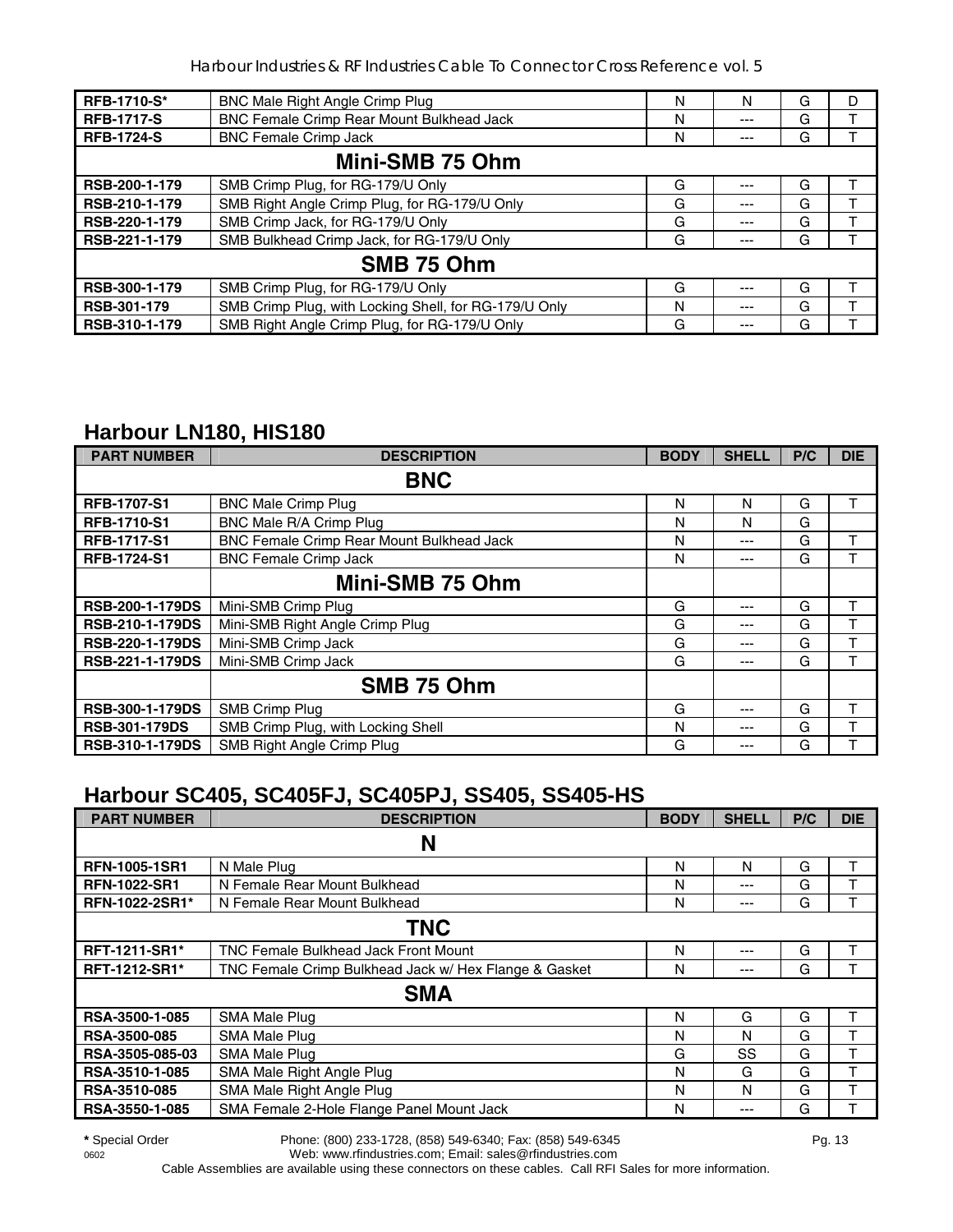| <b>RSA-3550-085</b>   | SMA Female 2-Hole Flange Panel Mount Jack | N | $---$ | G |  |
|-----------------------|-------------------------------------------|---|-------|---|--|
| <b>RSA-3555-1SR1</b>  | <b>SMA Female Jack</b>                    | N | $--$  | G |  |
| <b>RSA-3555-SR1</b>   | SMA Female Jack                           | N | $---$ | G |  |
| <b>RSA-3560-1-SR1</b> | SMA Female Rear Mount Jack                | Ν | $--$  | G |  |
| <b>RSA-3570-085</b>   | SMA Female 4-Hole Flange Panel Mount Jack | N | $---$ | G |  |
| <b>SMB</b>            |                                           |   |       |   |  |
| <b>RSB-4000-SR1*</b>  | SMB Crimp Plug                            | N | $--$  | G |  |
| <b>RSB-4010-SR1*</b>  | SMB Right Angle Crimp Plug                | N | $---$ | G |  |

#### **Harbour SC402, SC402FJ, SC402PJ, SS402, SS402-HS**

| <b>PART NUMBER</b>   | <b>DESCRIPTION</b>                                                | <b>BODY</b> | <b>SHELL</b> | P/C | <b>DIE</b>              |  |
|----------------------|-------------------------------------------------------------------|-------------|--------------|-----|-------------------------|--|
| <b>BNC</b>           |                                                                   |             |              |     |                         |  |
| RFB-1117-1SR2*       | BNC Female Crimp Rear Mount Bulkhead Jack                         | N           | ---          | G   | T                       |  |
|                      | 7/16 Din                                                          |             |              |     |                         |  |
| <b>RFD-1607-2SR2</b> | 7/16 Din Male Plug                                                | S           | S            | S   | T                       |  |
| RFD-1627-2SR2*       | 7/16 Din Female Jack                                              | S           | ---          | S   | T                       |  |
| <b>RFD-1644-2SR2</b> | 7/16 Din Female 4-Hole Flange Panel Mount Jack                    | S           | ---          | S   | T                       |  |
| <b>PART NUMBER</b>   | <b>DESCRIPTION</b>                                                | <b>BODY</b> | <b>SHELL</b> | P/C | <b>DIE</b>              |  |
| RFD-1647-2SR2*       | 7/16 Din Female Rear Mount Bulkhead Jack w/Lockwasher<br>& O-Ring | S           | ---          | S   | T                       |  |
|                      | N                                                                 |             |              |     |                         |  |
| <b>RFN-1005-1SR2</b> | N Male Plug                                                       | N           | N            | G   | T                       |  |
| RFN-1021-2SR2        | N Female 4-Hole Panel Mnt. Solder Jack                            | S           | ---          | G   | T                       |  |
| <b>RFN-1022-SR2</b>  | N Female Rear Mount Bulkhead                                      | N           | ---          | G   | T                       |  |
| RFN-1022-2SR2*       | N Female Rear Mount Bulkhead                                      | S           | ---          | G   | T                       |  |
| <b>RFN-1028-1SR2</b> | N Female Solder Jack                                              | S           | ---          | G   | T                       |  |
|                      | <b>SMA</b>                                                        |             |              |     |                         |  |
| RSA-3500-1-141       | <b>SMA Male Plug</b>                                              | G           | G            | G   | $\sf T$                 |  |
| RSA-3500-141         | <b>SMA Male Plug</b>                                              | N           | N            | G   | T                       |  |
| RSA-3500-141-03      | <b>SMA Male Plug</b>                                              | G           | SS           | G   | T                       |  |
| RSA-3510-1-141       | SMA Male Right Angle Plug                                         | G           | G            | G   | T                       |  |
| RSA-3510-141         | SMA Male Right Angle Plug                                         | N           | N            | G   | $\overline{\mathsf{T}}$ |  |
| <b>RSA-3555-1SR2</b> | <b>SMA Female Jack</b>                                            | G           | ---          | G   | T                       |  |
| <b>RSA-3555-SR2</b>  | <b>SMA Female Jack</b>                                            | N           | ----         | G   | T                       |  |
| RSA-3560-141         | SMA Female Rear Mount Bulkhead Jack                               | N           | ---          | G   | T                       |  |

#### **Harbour SC401, SC401FJ, SC401PJ, SS401**

| <b>PART NUMBER</b>  | <b>DESCRIPTION</b>                      | <b>BODY</b> | <b>SHELL</b> | P/C | <b>DIE</b> |
|---------------------|-----------------------------------------|-------------|--------------|-----|------------|
|                     |                                         |             |              |     |            |
| <b>RFN-1021-SR3</b> | N Female 4-Hole Panel Mount Solder Type | N           |              | G   |            |

#### **Harbour H10410, HPF240**

| <b>PART NUMBER</b> | <b>DESCRIPTION</b>                    | <b>BODY</b> | <b>SHELL</b> | P/C | <b>DIE</b> |  |
|--------------------|---------------------------------------|-------------|--------------|-----|------------|--|
| <b>BNC</b>         |                                       |             |              |     |            |  |
| <b>RFB-1101-1X</b> | BNC Male Clamp Solder Plug; UG-959A/U | N           | N            | G   | D          |  |
| <b>RFB-1107-1X</b> | <b>BNC Male Crimp Plug</b>            | N           | Ν            | G   | D          |  |
| <b>RFB-1110-X</b>  | BNC Male R/A Crimp Plug               | Ν           |              | G   |            |  |
| <b>RFB-1124-1X</b> | <b>BNC Female Crimp Jack</b>          | Ν           | $- - -$      | G   | D          |  |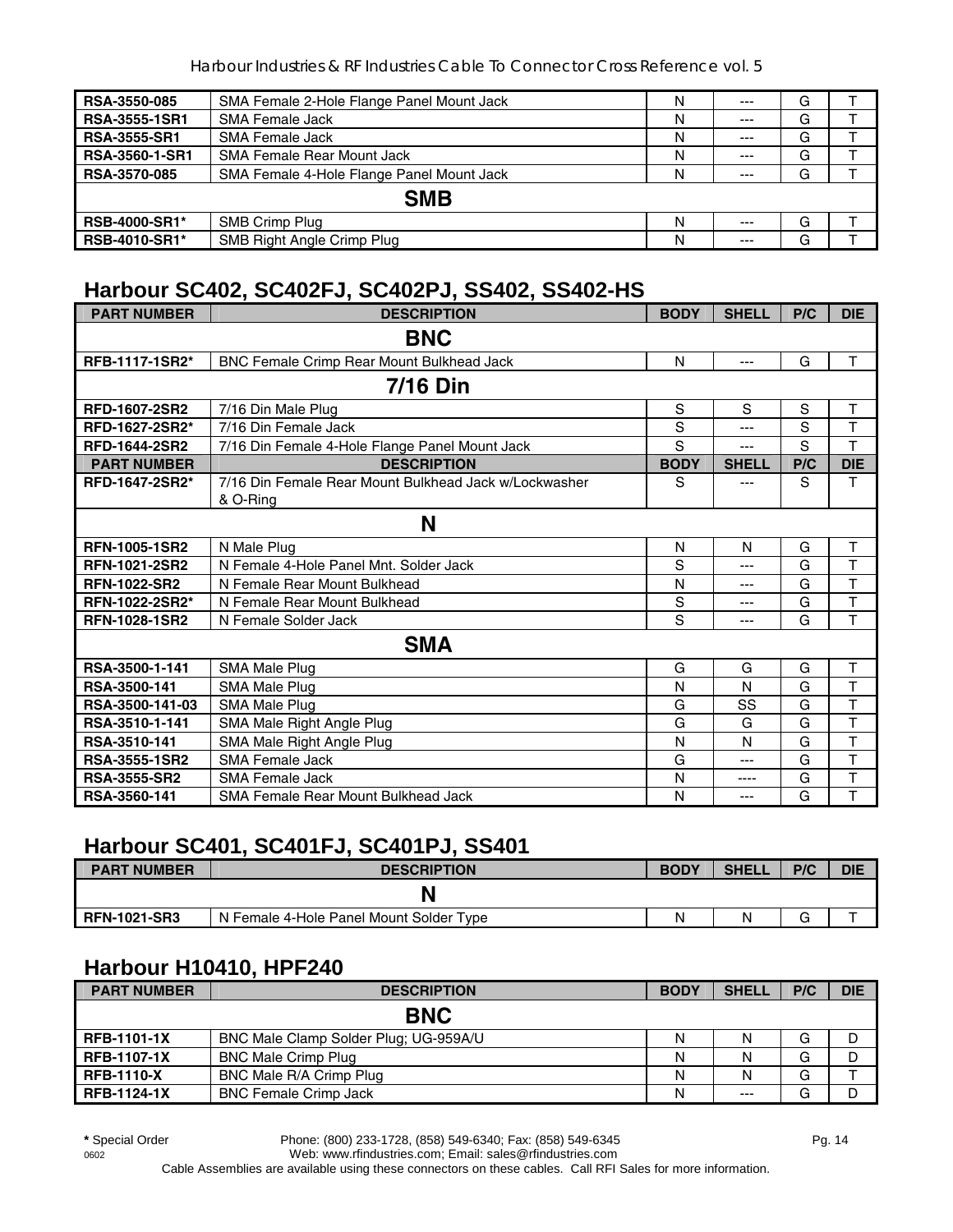|                     | <b>7/16 Din</b>                                           |                |                |                |                         |  |  |
|---------------------|-----------------------------------------------------------|----------------|----------------|----------------|-------------------------|--|--|
| RFD-1600-2-X        | 7/16 Din Male Clamp Plug Combo Straight or Right Angle    | S              | $\mathbb S$    | S              | Τ                       |  |  |
| RFD-1605-2-X        | 7/16 Din Male Crimp Plug Combo Straight or Right Angle    | $\mathbf S$    | S              | S              | $\overline{\mathsf{T}}$ |  |  |
| RFD-1625-2-X        | 7/16 Din Female Clamp Jack Combo Straight or Right Angle  | S              | ---            | S              | $\mathsf T$             |  |  |
| RFD-1630-2-X        | 7/16 Din Female Crimp Jack Combo Straight or Right Angle  | $\overline{s}$ | ---            | S              | $\overline{\mathsf{T}}$ |  |  |
| RFD-1641-2-X*       | 7/16 Din Female 4 Hole Flange Clamp Combo Straight or R/A | $\mathbf S$    | ---            | S              | T                       |  |  |
| <b>FME</b>          |                                                           |                |                |                |                         |  |  |
| <b>RFE-6050-X</b>   | FME Female Crimp Jack                                     | $\mathsf{N}$   | $---$          | G              | $\mathsf T$             |  |  |
|                     | N                                                         |                |                |                |                         |  |  |
| <b>RFN-1001-S</b>   | N Male Solder Plug                                        | $\mathbf S$    | S              | G              | $\top$                  |  |  |
| <b>RFN-1004-1SX</b> | N Male Clamp Plug                                         | $\mathbf S$    | $\mathbf S$    | G              | $\mathsf T$             |  |  |
| <b>RFN-1007-2SX</b> | N Male Crimp Plug                                         | S              | S              | G              | $\overline{\mathsf{T}}$ |  |  |
| RFN-1009-X*         | N Male Right Angle Crimp Plug                             | S              | $\mathbf S$    | G              | $\mathsf T$             |  |  |
| RFN-1009-X-04       | N Male Right Angle Crimp Plug                             | N              | N              | G              | $\mathsf T$             |  |  |
| <b>RFN-1026-1X</b>  | N Female Clamp Jack                                       | S              | ---            | G              | $\mathsf T$             |  |  |
| <b>RFN-1029-SX</b>  | N Female Crimp Jack                                       | S              | ---            | G              | T                       |  |  |
|                     | <b>TNC</b>                                                |                |                |                |                         |  |  |
| <b>RFT-1201-1X</b>  | <b>TNC Male Clamp Plug</b>                                | N              | N              | G              | $\mathsf T$             |  |  |
| RFT-1203-1X         | <b>TNC Male Crimp Plug</b>                                | N              | N              | G              | D                       |  |  |
| <b>RFT-1213-X</b>   | TNC Female Crimp Rear Mount Bulkhead Jack                 | $\mathsf{N}$   | $\overline{a}$ | G              | D                       |  |  |
| <b>PART NUMBER</b>  | <b>DESCRIPTION</b>                                        | <b>BODY</b>    | <b>SHELL</b>   | P/C            | <b>DIE</b>              |  |  |
| <b>RFT-1217-X</b>   | TNC Female Crimp Jack                                     | N              | ---            | G              | D                       |  |  |
|                     | <b>UHF</b>                                                |                |                |                |                         |  |  |
| <b>RFU-500</b>      | <b>UHF Male Solder Plug</b>                               | $\mathbb S$    | N              | $\mathbb S$    | Dap                     |  |  |
| <b>RFU-501</b>      | <b>UHF Male Clamp Plug</b>                                | $\mathbf S$    | S              | $\overline{s}$ | T                       |  |  |
| <b>RFU-508-X</b>    | <b>UHF Male Crimp Plug</b>                                | N              | N              | S              | Dap                     |  |  |
|                     | <b>Mini-UHF</b>                                           |                |                |                |                         |  |  |
| <b>RFU-600-1X</b>   | Mini-UHF Male Crimp Plug                                  | $\mathsf{N}$   | N              | G              | D                       |  |  |
| <b>RFU-601-1X</b>   | Mini-UHF Female Crimp Jack                                | N              | $\overline{a}$ | S              | D                       |  |  |
|                     | <b>SMA</b>                                                |                |                |                |                         |  |  |
| <b>RSA-3000-X</b>   | SMA Male Crimp Plug                                       | N              | N              | G              | $\mathsf T$             |  |  |
| <b>RSA-3010-X</b>   | SMA Male Right Angle Crimp Plug                           | N              | N              | G              | $\mathsf T$             |  |  |
| <b>RSA-3050-X</b>   | <b>SMA Female Crimp Jack</b>                              | N              | $\overline{a}$ | G              | $\mathsf{T}$            |  |  |
|                     | <b>Reverse Thread</b>                                     |                |                |                |                         |  |  |
| RT-1203-1X          | TNC Reverse Thread Male Crimp Plug                        | $\mathsf{N}$   | $\mathsf{N}$   | G              | $\mathsf T$             |  |  |

**Connectors for any Harbour Industries coaxial cable are available through special order.** 

**Cable assemblies using any Harbour Industries cable with any standard RF connector listed here are available in any specified length with short lead times. All flexible crimp cable assemblies are fabricated with soldered center contacts and adhesive lined shrink tubing for additional cable retention and strain relief.** 

**More cable to connector cross references are available which include: Alpha, Antenna Specialist, BICCGeneral, Belden, Carol, Comm/Scope, Cushcraft Ultralink, CCI/Intercomp, Daburn, Dearborn, General/Guardian, GEPCO, Harbour Industries, Haverhill, Manhattan CDT, Micro-Coax, Military, National, Remee, Saxton, Standard Wire, Thermax CDT, Times Microwave, WestPenn CDT.**